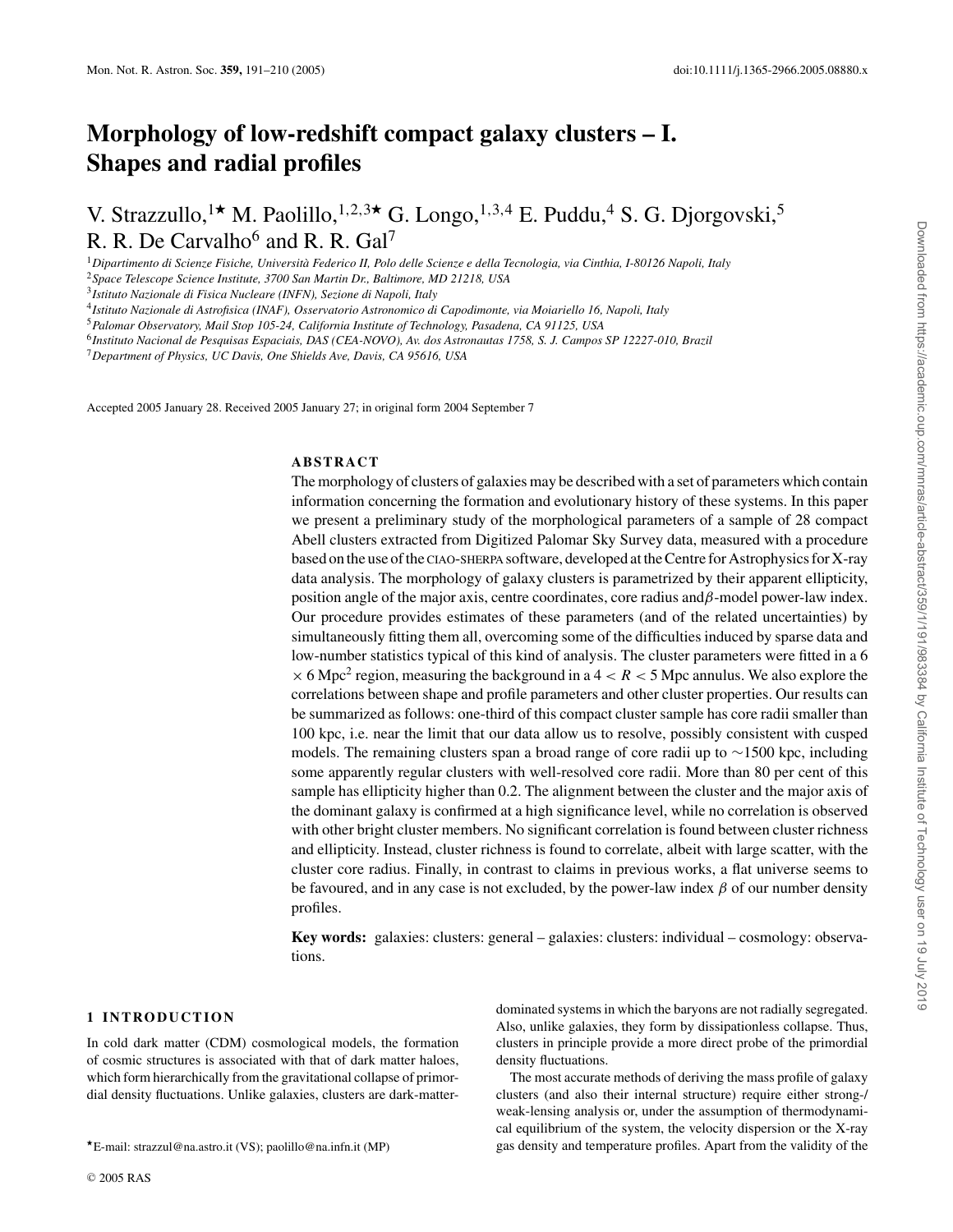equilibrium assumption, the acquisition of the necessary data is often an expensive task for large, statistically significant samples of clusters. Alternatively, under the assumption that galaxies trace the underlying mass distribution, cluster-sized dark halo density profiles can be derived from galaxy number counts. While this method is not exempt from systematic uncertainties, it relies on few assumptions and, unlike the other methods, can be easily applied to large samples of clusters extracted from wide-field surveys.

Navarro, Frenk & White (1996) showed via extensive numerical simulations that in a CDM universe, haloes of different mass (from dwarf galaxies to rich clusters) follow a universal cusped profile (hereafter NFW):

$$
\frac{\rho}{\rho_{\rm crit}} = \frac{\delta_{\rm c}}{(r/r_{\rm s})(1+r/r_{\rm s})^2}.\tag{1}
$$

The NFW model and its universality have been challenged by several authors, especially because of the rotation curves of low surface brightness galaxies and dwarf galaxies, which show a relatively flat density distribution (see, for example, Moore et al. 1999; Swaters, Madore & Trewhella 2000; de Blok & Bosma 2002). As applied to galaxy clusters, even if the NFW model is often accepted as a good fit to mass density profiles (e.g. Carlberg et al. 1997a; Markevitch et al. 1999; Geller, Diaferio & Kurtz 1999; Lewis, Buote & Stocke 2003), controversy still exists and has been recently revived by several authors (see, for instance, Miralda-Escude 1995; Shapiro & Iliev 2000; Wu & Chiueh 2001; Sand, Treu & Ellis 2002; Biviano & Girardi 2003).

From the number density and luminosity profiles of rich galaxy clusters in the ENACS (ESO Nearby Abell Cluster Survey) catalogue, Adami et al. (1998, 2001, hereafter AMKB98, AMUS01) found that, if the faint cluster members are included, a core model of the form

$$
s(r) = s_0 \left[ \frac{1}{1 + (r/r_{\text{core}})^2} \right]^{\beta} \tag{2}
$$

reproduces the galaxy number density profiles more accurately than cusped (NFW-like) models; the trend turned out to be even more evident for luminosity profiles. This result is in agreement with models predicting different evolutionary scenarios for the luminous and the faint populations of galaxies in clusters. In fact, AMUS01 suggested that galaxy number density and luminosity profiles could be originally cusped, as expected from simulations of dark matter haloes (Navarro et al. 1996; Navarro, Frenk & White 1997) and that, afterward, the cusp in the number density profile could be erased by merging events. This would produce a cusp in the bright galaxy luminosity profile, as well as the core observed in the faint galaxy luminosity profile, through tidal disruption of small galaxies near the cluster centre.

The cluster morphological parameters thus bear relevant information on the cluster dynamical status and formation scenarios. For instance, the core radius  $r_{\text{core}}$  is a characteristic scalelength of the galaxy distribution inside the cluster, and it has been shown to be tightly correlated with the virial radius (see Girardi et al. 1995, hereafter G95). Other relevant information may be obtained from the cluster shapes once they are approximated as spheroids. Rich clusters have been found to show ellipticities up to 0.8, with a mean value of 0.4, and a correlation between ellipticity and richness (the richer the cluster, the more spherical the shape, e.g. Struble & Ftaclas 1994; de Theije, Katgert & van Kampen 1995). Moreover, the cluster shape distribution is directly connected to the cosmological parameters: a low-density universe produces more concentrated,

spherically symmetric clusters than a  $\Omega = 1$  scenario (e.g. Evrard et al. 1993).

In this work we present a preliminary study of the morphological properties of a sample of 28 nearby compact Abell clusters extracted from the Digitized Palomar Sky Survey (DPOSS) (Djorgovski et al. 1999). The advantages of using DPOSS data are mainly in the wide sky coverage (which allows an extended region around each cluster to be studied), the homogeneous photometric system of the whole data set and good control of the catalogue completeness and selection criteria (Weir et al. 1995; Paolillo et al. 2001).

We point out that we do not attempt to test which model best describes the actual cluster profile. Instead, *we adopt the beta model as a statistically adequate, analytically convenient description of the galaxy distribution* and investigate the correlations between shape, profile parameters and other cluster properties. The comparison between different cluster profile models requires careful stacking of individual clusters to obtain a sufficient signal-to-noise (S/N) ratio (see, for instance, Carlberg, Yee & Ellingson 1997b; de Theije & Katgert 1999), and is beyond the purpose of this work.

The paper is structured as follows. In Section 2 we describe the data and the cluster sample, in Section 3 we describe the method used to model cluster radial profiles and to derive morphological parameters, while in Sections 4 and 5 we present our results and summarize our conclusions. Throughout this paper we use  $H_0 = 50$ ,  $\Omega_M = 1$ ,  $\Omega_{\Lambda} = 0$ . We do not adopt the usual concordance cosmology in order to simplify the comparison with Paolillo et al. (2001), on which this work is partially based. Cosmological parameters only affect our results via the conversion from angular to linear distances. Using a  $H_0 = 70$ ,  $\Omega_{\Lambda} = 0.7$ ,  $\Omega_M = 0.3$  cosmology, distances would be smaller by approximately 20–25 per cent in our redshift range.

## **2 DATA AND CLUSTER SAMPLE SELECTION**

This work is based on catalogues produced from DPOSS data (Djorgovski et al. 1999) with the SKICAT package (Weir et al. 1995). We started with the initial sample of 80 Abell clusters described in Piranomonte et al. (2001), which had available calibration frames and at least one reliable spectroscopic redshift (see Paolillo et al. 2001) at the beginning of this work. We note that a much larger cluster sample extracted from DPOSS catalogues is currently available and its analysis is postponed to a future work (Gal et al. 2003).

The photometric completeness limit was estimated for each cluster and in each band independently; typical values are  $m_r \simeq 20$  and  $m_g \simeq 20.5$  in the Gunn–Thuan photometric system (Paolillo et al. 2001; Paolillo et al., in preparation); *K*-corrections were not taken into account since, owing to the small redshift range covered by the clusters in our sample ( $z$  < 0.27, with only two clusters at  $z$  > 0.2), they are negligible; furthermore, the lack of morphological information for the individual galaxies would introduce unnecessary ambiguities.

For each cluster we extracted from the SKICAT catalogues all objects brighter than  $m<sub>g</sub> = 20$  contained within a square region of 10  $\times$  10 Mpc<sup>2</sup> centred on the cluster centre (as listed in the Abell catalogue), detected in both the *g* and the *r* bands (the *i* band was not used since it is much shallower than the others) and classified as galaxies in both filters. The large region around each cluster ( $10 \times 10 \text{ Mpc}^2$ ) was selected in order to sample the cluster galaxy distribution out to a significant distance from the cluster centre  $(1$  Abell radius  $=$ 3 Mpc with our cosmology), and to have a control field around each cluster wide enough to achieve a proper background determination. As discussed later (Subsection 3.1), the proper cluster fitting was performed on a smaller region ( $6 \times 6$  Mpc<sup>2</sup>).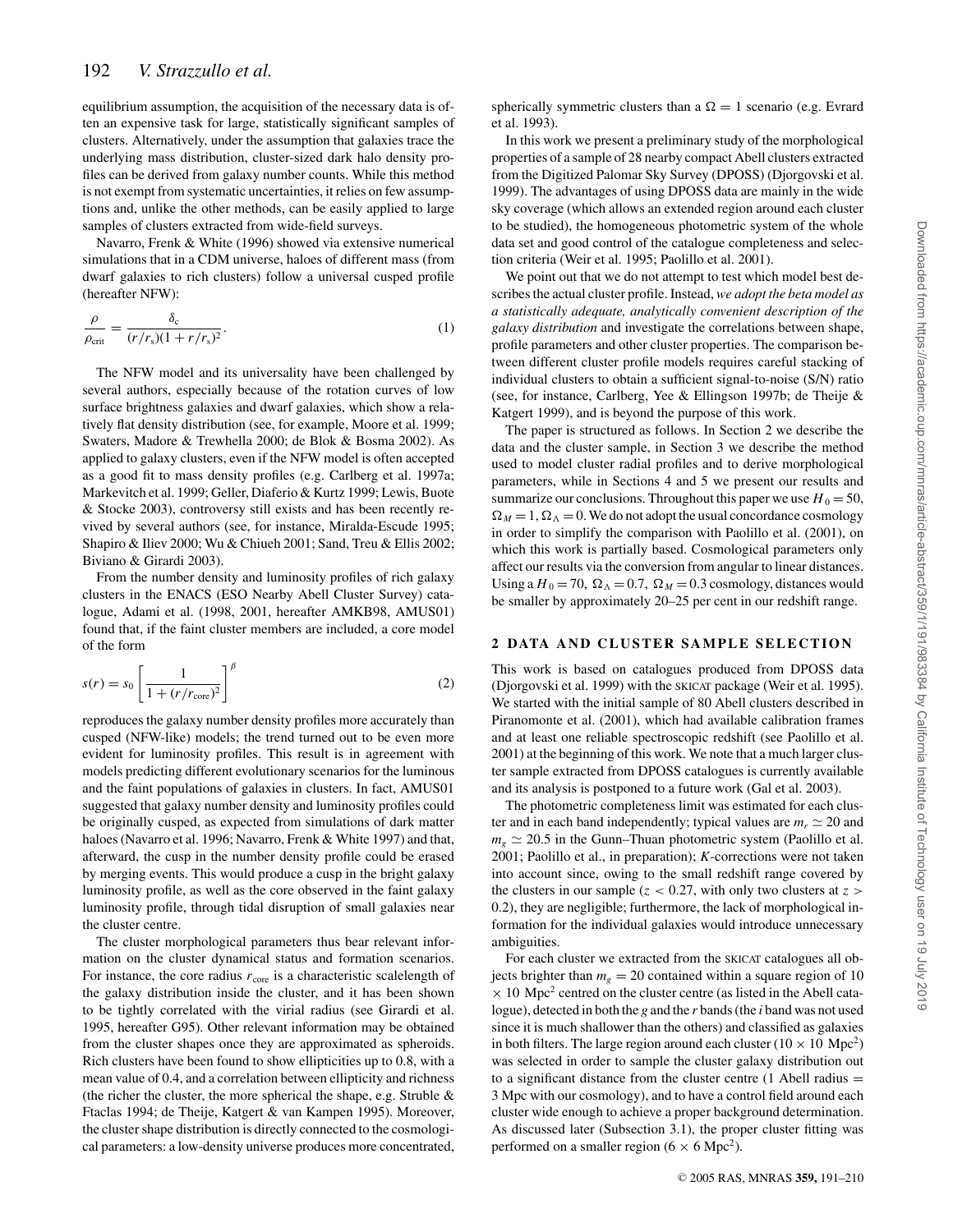Galaxy clusters may exhibit different degrees of internal subclustering (Baier 1979; Geller & Beers 1982; Dressler & Schectman 1988; West, Oemler & Dekel 1988; Bird 1994; Pinkney et al. 1996; Solanes, Salvador-Solè & Gonzàlez-Casado 1999; Knebe & Muller 2000). In particular, cluster substructure may generally be divided into four categories: dynamical subclumps residing in generally relaxed systems; young clusters in an early merging state; dynamically bound units in the cluster outskirts; and chance projections of groups. Discriminating between these four different cases is extremely difficult in the absence of velocity information. Moreover, subclustering at large distances from the cluster centre  $(>1$  Mpc) may often be due to fluctuations in the extended host supercluster (West & Bothun 1990).

Obviously, the presence of substructures would make the modelling of the radial profile almost meaningless, since there would be no radial symmetry nor a well-defined core radius associated with a central relaxed region of the system. For the purpose of this work, we excluded from our sample all clusters with obvious large substructures by visually inspecting the galaxy surface density maps (smoothed with a Gaussian filter with  $\sigma = 250$  kpc) and rejecting those with multiple isolated peaks within 3 Mpc of the cluster centre (see Fig. 1).

While this is an empirical criterion, a more objective method is not straightforward in our case, due to the low number of galaxies and the lack of spectroscopic information. Our criterion allows the selection of clusters that are broadly regular and single peaked on a large scale, and therefore our sample includes several examples of regular clusters such as A1914, A1835, A566 (Buote & Tsai 1996; Majerowicz, Neumann & Reiprich 2002; Zhou et al. 2003). However, we also have some systems which are not truly relaxed, generally known from X-ray or dynamical analysis such as the disturbed morphology of A2061 (Postman, Geller & Huchra 1988), the late merger A2142 (Buote & Tsai 1996) and the bimodal cluster A98



**Figure 1.** Typical examples of cluster galaxy number density maps, after smoothing with a Gaussian filter with  $\sigma = 250$  kpc (in the cluster rest-frame). The upper panels show two typical subclustered systems (A1035 and A1081) which are rejected by our selection criteria, while the lower panels present two compact clusters (A286 and A1661) which are included in our sample. Each map covers an area of  $10 \times 10$  Mpc<sup>2</sup>.



**Figure 2.** Smoothed maps for A2083 (top) and A175 (bottom). The smoothing is Gaussian with  $\sigma = 250$  kpc (left) and  $\sigma = 150$  kpc (right). The lower right-hand panel shows cluster substructure on scales of the order of 150 kpc. The whole frame is  $10 \times 10 \text{ Mpc}^2$  wide, while the inner square is  $6 \times 6$  Mpc<sup>2</sup>.

(Beers, Geller & Huchra 1982; Krempec-Krygier & Krygier 1995). We prefer to use a homogeneous criterion for the whole sample without discarding individual clusters for which additional data are available, even if this means that we have to accept some degree of 'imperfection', e.g. low-density tails or some level of substructure in the cluster core.

It may be argued that a smaller smoothing scale may reveal smaller-scale substructures. In Fig. 2 we show the comparison of density maps smoothed with 250- and 150-kpc smoothing scales for two representative cases. We find that, using a 150-kpc scale, only five clusters (A175, A655, A910, A1661, A2177) reveal significant substructure that may in principle question their inclusion in the sample. Our data do not allow one to study smaller scale structures in the cluster core since the distance between galaxies is on average greater than 50 kpc (i.e. on scales smaller than 150 kpc shot noise dominates the galaxy distribution). Note, however, that a smaller smoothing window only affects the sample selection and not the actual fitting (see Subsection 3.1).

The final sample of clusters which will be the subject of the following analysis consists of 28 objects listed in Table 1.

## **3 THE DETERMINATION OF RADIAL PROFILES**

## **3.1 Model and statistics**

Modelling the 2D distribution of galaxies in clusters is a problematic task due to the small-number statistics which affects these sparse data. The classical approach which obtains the number count radial profile by binning and counting galaxies in concentric circular shells, results in the loss of relevant morphological information. Moreover, because of contamination from background/foreground objects, there is a significant decrease in the S/N ratio of the resulting profiles.

Maximum-likelihood methods as initially proposed by Sarazin (1980), applied directly to the galaxy positions without any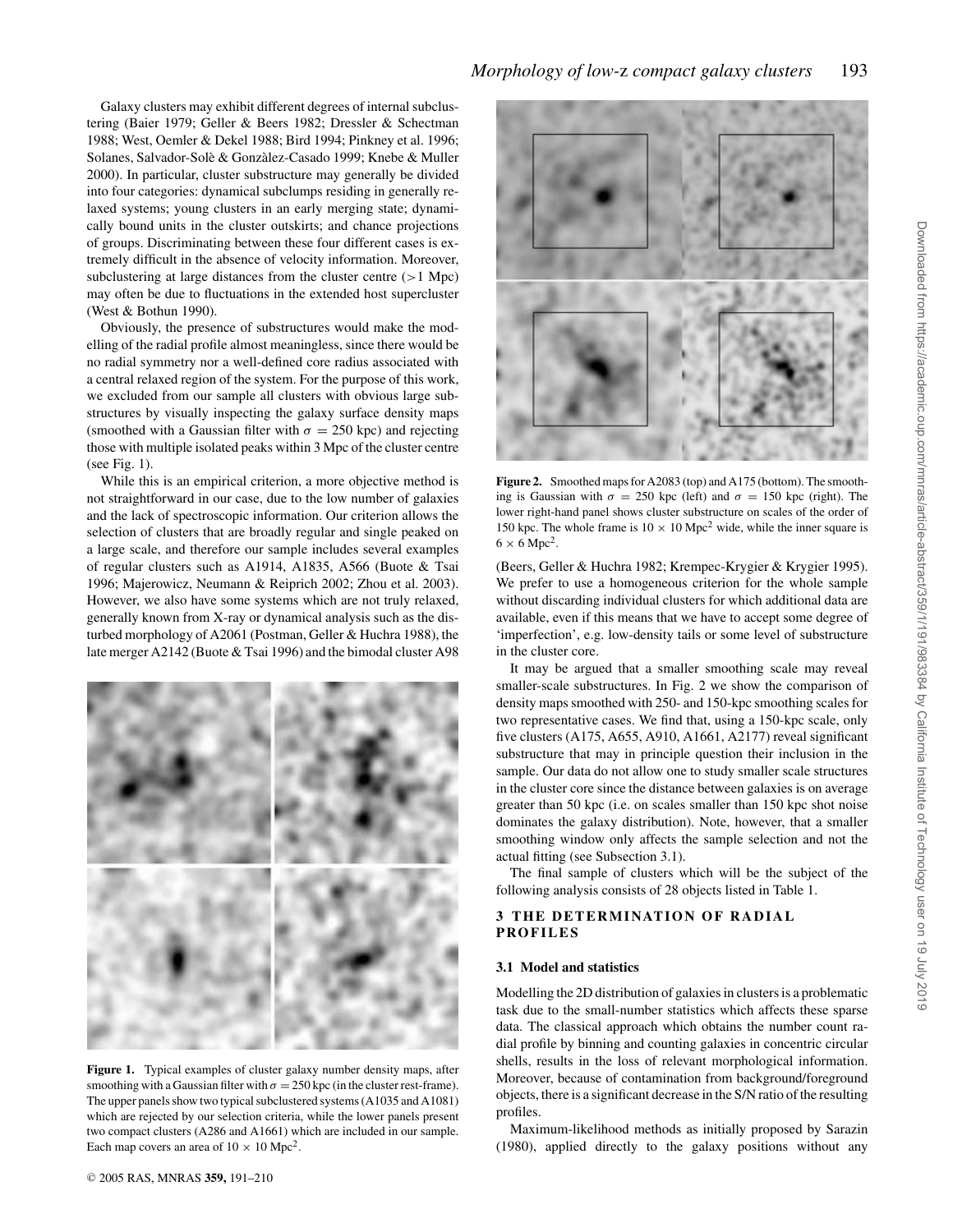**Table 1.** The compact cluster sample. The second and third columns give the cluster coordinates (from the Abell catalogue) at equinox J2000.0. In columns 4–7 we give, respectively, the cluster spectroscopic redshift derived from literature [in parentheses, the number  $N_z$  of galaxies used to measure *z*; see Struble & Rood (1999) for a discussion on lower limits], the Abell richness class (Abell 1958), the X-ray luminosity in the 0.1–2.4 keV band (from the BAX data base, LATT) and the plate of the POSS archive where the cluster is imaged.

| Abell N. | RA               | Dec.                                                           | $Z(N_z)$   | Abell richness class    | $L_{\rm X}$                    | Plate |
|----------|------------------|----------------------------------------------------------------|------------|-------------------------|--------------------------------|-------|
|          | $(h \, m)$<br>s) | $^{\prime\prime}$<br>$\mathcal{O}$<br>$\overline{\phantom{a}}$ |            |                         | $(10^{44} \text{ erg s}^{-1})$ |       |
| 28       | 0:25:10          | 8:08:34                                                        | $0.184(-)$ | $\overline{2}$          |                                | 680   |
| 41       | 0:28:46          | 7:51:36                                                        | 0.275(3)   | 3                       |                                | 752   |
| 79       | 0:40:37          | 18:08:27                                                       | 0.093(1)   | 1                       |                                | 540   |
| 84       | 0:41:50          | 21:24:25                                                       | 0.103 (>1) | $\mathbf{1}$            | 1.82                           | 540   |
| 98       | 0:46:26          | 20:29:24                                                       | 0.104(24)  | 3                       | 0.94                           | 540   |
| 171      | 1:16:46          | 16:15:46                                                       | 0.070 (>4) | $\boldsymbol{0}$        |                                | 611   |
| 175      | 1:19:33          | 14:52:44                                                       | 0.129 (>0) | $\mathfrak{2}$          |                                | 611   |
| 192      | 1:24:17          | 4:29:38                                                        | $0.121(-)$ | $\overline{c}$          | 0.84                           | 755   |
| 286      | 1:58:26          | $-1:46:26$                                                     | $0.160(-)$ | $\overline{\mathbf{c}}$ | 2.53                           | 829   |
| 566      | 7:04:29          | 63:17:31                                                       | 0.098(9)   | $\overline{c}$          | 2.81                           | 088   |
| 655      | 8:25:20          | 47:08:13                                                       | 0.124(1)   | 3                       | 4.90                           | 210   |
| 763      | 9:12:28          | 16:00:36                                                       | 0.085(5)   | $\mathbf{1}$            | 2.27                           | 634   |
| 910      | 10:02:59         | 67:10:30                                                       | 0.206(2)   | $\overline{4}$          | 5.43                           | 091   |
| 971      | 10:19:46         | 40:58:55                                                       | 0.06(?)    | 1                       | 1.10                           | 317   |
| 1661     | 13:01:48         | 29:04:51                                                       | 0.167(4)   | $\overline{c}$          | 0.65                           | 443   |
| 1672     | 13:04:45         | 33:33:57                                                       | 0.188(1)   | $\mathbf{1}$            | 4.25                           | 382   |
| 1677     | 13:05:52         | 30:53:56                                                       | 0.184(1)   | 2                       | 5.37                           | 443   |
| 1835     | 14:01:01         | 2:51:32                                                        | 0.252 (>1) | $\boldsymbol{0}$        | 29.80                          | 793   |
| 1902     | 14:21:46         | 37:18:21                                                       | 0.16(1)    | 2                       | 4.55                           | 326   |
| 1914     | 14:26:02         | 37:49:33                                                       | 0.171(2)   | $\overline{c}$          | 17.30                          | 326   |
| 2061     | 15:21:15         | 30:39:18                                                       | 0.077(20)  | $\mathbf{1}$            | 4.85                           | 449   |
| 2065     | 15:22:42         | 27:43:22                                                       | 0.072(22)  | $\overline{c}$          | 5.55                           | 449   |
| 2069     | 15:23:57         | 29:54:25                                                       | 0.116(9)   | $\overline{c}$          | 3.45                           | 449   |
| 2083     | 15:29:26         | 30:44:45                                                       | 0.114(1)   | $\mathbf{1}$            |                                | 449   |
| 2142     | 15:58:16         | 27:13:30                                                       | 0.091(103) | 2                       | 21.24                          | 516   |
| 2177     | 16:20:58         | 25:44:56                                                       | 0.161 (>0) | $\boldsymbol{0}$        | 2.20                           | 517   |
| 2178     | 16:21:30         | 24:39:00                                                       | 0.093(2)   | 1                       | 0.28                           | 517   |
| 2223     | 16:42:30         | 27:26:24                                                       | $0.103(-)$ | $\boldsymbol{0}$        |                                | 517   |
|          |                  |                                                                |            |                         |                                |       |

binning, allow these problems to be partially overcome. In general, these methods rely on three fundamental assumptions: (i) the observed positions of galaxies are statistically independent (i.e. no substructure is present); (ii) the local background is assumed to be uniform; and (iii) the shape of the galaxy number density function is assumed to be known and characterized by a small number of parameters.

In the literature, radial profiles of galaxy clusters have mainly been determined by means of different implementations of this method. However, even if in principle it would be possible to fit all the parameters simultaneously, in practice the minimization often has to be accomplished in steps, fitting the shape (centre coordinates, ellipticity and position angle) and the profile (core radius, powerlaw index, etc.) parameters separately (e.g. AMKB98; see also G95, AMUS01 and Girardi & Mezzetti 2001). Furthermore, in such cases the strong correlation between the model parameters may produce spurious results.

Taking advantage of the formal analogies existing between X-ray data (photon hit positions and photon energies) and galaxy catalogues (galaxy positions and magnitudes) in terms of sparse distribution and low statistics, we tailored to our specific needs the SHERPA package present in the CIAO<sup>1</sup> software, developed at the *Chandra* X-

<sup>1</sup> We used CIAO version 2.2.1. Full documentation can be found at http://cxc.harvard.edu/ciao/

ray Centre. Our procedure allows us to fit all the parameters of the galaxy distribution at the same time, instead of requiring a multistep approach.

The SHERPA software works on binned data. To minimize the loss of information, we binned the galaxy positions using a square grid of bin size 50 kpc, in order to have at most one galaxy per bin, except for a few clusters in which the highest density bin may contain two galaxies. This is in principle equivalent to using unbinned data.

We assume that galaxy clusters can be described by a standard two-dimensional β-model of the form

$$
f(r) = f(x, y) = \frac{\Sigma_0}{[1 + (r/r_{\text{core}})^2]^{\beta}},
$$
\n(3)

where

$$
r(x, y) = \frac{\sqrt{\bar{x}^2(1 - \epsilon)^2 + \bar{y}^2}}{1 - \epsilon}
$$
 (4)

$$
\bar{x} = (x - x_0)\cos\theta + (y - y_0)\sin\theta\tag{5}
$$

$$
\bar{y} = (y - y_0)\cos\theta - (x - x_0)\sin\theta. \tag{6}
$$

This implies that the characterization of the galaxy profile of each cluster requires the simultaneous fit of the following parameters:

(i) shape parameters: centre coordinates  $(x_0, y_0)$ , ellipticity  $\epsilon$ , and position angle  $\theta$ ;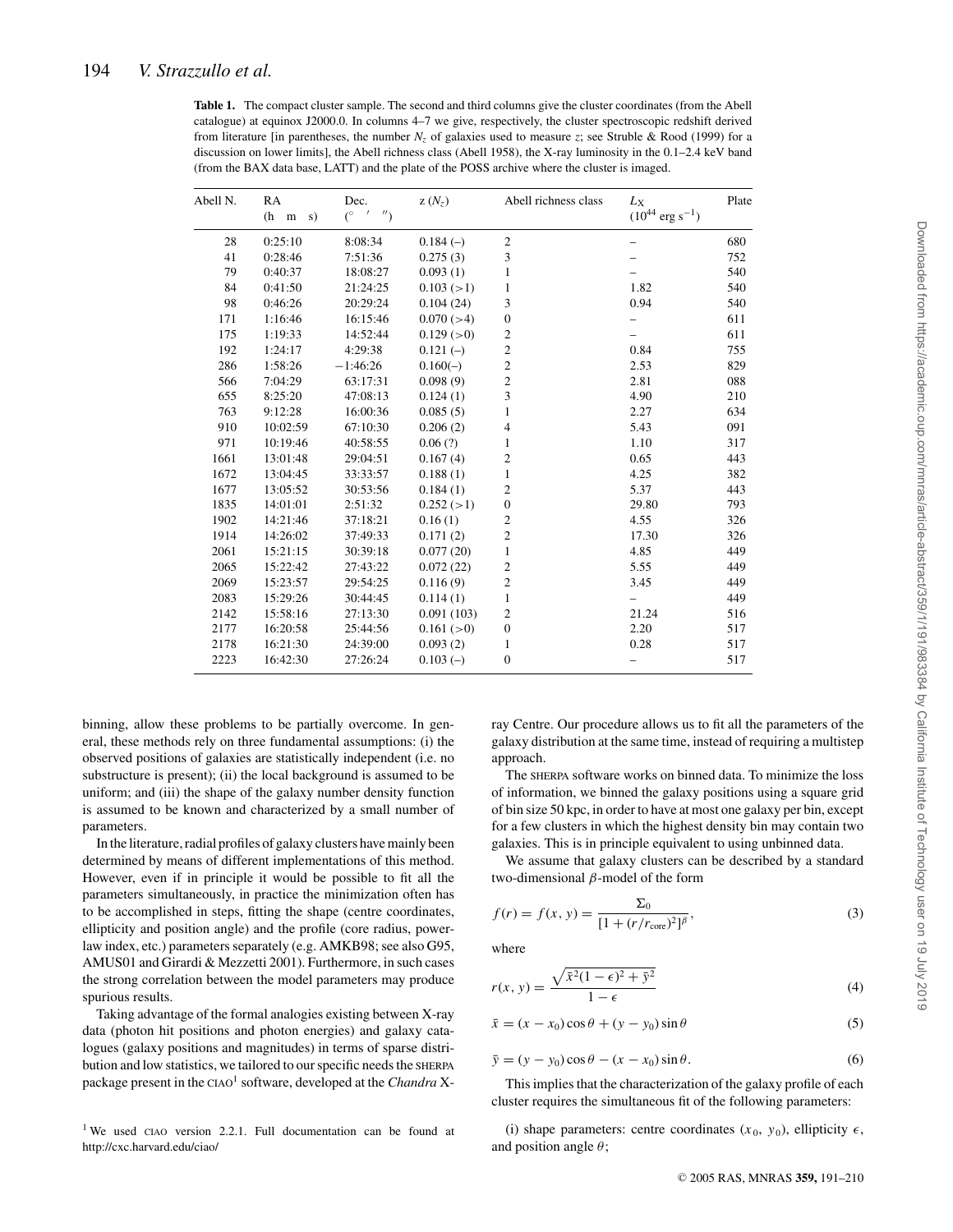

**Figure 3.** Example of a unidimensional fit on binned data for one cluster of the sample (A286), with both a cusped profile (dotted line) and a  $\beta$ -model (dashed line).

(ii) profile parameters: core radius  $r_{\text{core}}$ , power-law index  $\beta$ , central density  $\Sigma_0$  at  $(x_0, y_0)$ , and local background density  $\Sigma_{bkg}$  (assumed to be uniform).<sup>2</sup>

As already explained in the introduction, our goal is not to determine which function best describes the profile of galaxy clusters. We are heavily limited by the small number of galaxies and by the sparse nature of the galaxy distribution, which makes it difficult to discriminate between different profiles for most clusters in our sample. As an example, in Fig. 3 we compare the best-fitting NFW and  $\beta$ -model profiles, derived through an azimuthally averaged unidimensional fit on binned data, for A286. Even with this simplistic procedure, which minimizes the number of fitted parameters, the two models are almost indistinguishable. In Section 4 we will discuss further the possibility that our clusters follow a cusped distribution.

The use of parametric methods has also been criticized, in particular when not dealing with truly sparse data or theoretically wellestablished functional forms. This criticism arises mainly from the fact that projection effects can transform two intrinsically different spatial profiles to very similar projected profiles, and by the application of parametric methods to a typical case of an ill-conditioned problem such as the radial profile estimation (Merritt & Tremblay 1994). Although in our case we are actually dealing with sparse data, so that a non-parametric approach would be quite difficult, we are aware that we are simply using a statistically convenient empirical formula in a consistent manner.

In performing our fit we used a maximum likelihood approach, where the likelihood function is the product of the individual probabilities *Pi* computed for each bin *i* assuming that galaxy counts are sampled from a Poisson distribution:

$$
\mathcal{L} = \prod_{i} \frac{P_i^{N_i}}{N_i!} \exp(-P_i). \tag{7}
$$

<sup>2</sup> The external constraint due to the normalization of the model to the observed total number of galaxies, reduces the degrees of freedom of the problem. Therefore, only three of the four profile parameters are actually independent.

In equation (7)  $P_i$  is the sum of cluster and background model amplitudes, and  $N_i$  is the number of observed galaxy counts in bin *i*. The Cash statistic (Cash 1979):

$$
C = 2\left[\sum_{i} P_i - N_{i,S} \ln P_i\right]
$$
 (8)

is derived from the likelihood function by taking  $-2 \log \mathcal{L}$  and dropping the factorial term, which is constant in fits to the same data set. Unlike the more traditional  $\Delta \chi^2$ , the Cash statistic may be used regardless of the number of counts in each bin (for details, see the SHERPA Reference Manual 2001). We note that, with poorly sample data, the Cash statistic works better than a  $\chi^2$  statistic, even if the latter is tailored to work with a low number of counts.

#### **3.2 Fitting procedure and validation**

The application of the CIAO-SHERPA software for the determination of cluster radial profiles was extensively tested on real and simulated data. A first problem to solve was how to estimate the galaxy background. Tests performed on the  $10 \times 10$  Mpc<sup>2</sup> region (i.e. *R*  $\leq$  5 Mpc) showed that, for the majority of clusters, the fit was able to recover within 10 per cent the estimate of the background level as obtained manually, by measuring the average galaxy counts in an external annulus  $(4 < R < 5$  Mpc) around the cluster. Both the manual and fitted estimate are reported in Table 2.

For low S/N objects, while still retrieving the correct background, problems were encountered in fitting the other cluster parameters in the whole  $10 \times 10$  Mpc<sup>2</sup> region. This is a natural consequence of the fact that with low S/N objects, the background fluctuations undermine the cluster detection itself. Therefore, in order to be consistent, we decided to fix for all the clusters the background density to the value measured in the  $4 < R < 5$  Mpc annulus, and to fit the cluster in a smaller region of  $6 \times 6$  Mpc<sup>2</sup>. We tested the effect of a background under or overestimation by 15 per cent ( $\simeq$ 2 $\sigma$  upper limit on the background fluctuations measured in our catalogues over a 6  $\times$  6 Mpc<sup>2</sup> window) of its measured value on the fitted parameters  $r_{\text{core}}$ ,  $\beta$ , ellipticity and position angle: as expected, the ellipticity and position angle are scarcely affected, while there is a systematic effect on  $\beta$  and, to a lesser extent, on the core radius (see Fig. 4).

The  $6 \times 6$  Mpc<sup>2</sup> region was adopted as an optimal compromise between the requirement to sample a relevant part of the cluster, possibly out to the radius where the galaxy density approaches the background level, and the attempt to maximize the S/N ratio of our galaxy counts. Note that this region corresponds to a radius  $R = 3$ Mpc, i.e. one Abell radius in our adopted cosmology, and approximately to the median cluster virial radius (Carlberg et al. 1997b). Furthermore, this choice helps to prevent strong background fluctuations or nearby  $(3 < R < 5$  Mpc) overdensities from affecting the cluster parameter evaluation. The  $4 < R < 5$  Mpc annulus represents a region distant enough not to be contaminated by the cluster itself while sufficiently nearby to be representative of the local cluster background. Since the use of a  $6 \times 6$  Mpc<sup>2</sup> region may include small local substructures (either due to the cluster or the background) which are not discarded by our sample selection criteria, we performed an additional fit on a smaller  $3 \times 3$  Mpc<sup>2</sup> area. The results, which are discussed in Section 4, show that the fits performed on the smaller region, while severely affected by the lower statistics, are basically consistent with those performed over the  $6 \times 6$  Mpc<sup>2</sup> area. We show the dependence of the retrieved parameters on the size of the fitted region in Fig. 5. The estimates in the three different regions appear consistent within the errors in the vast majority of cases. The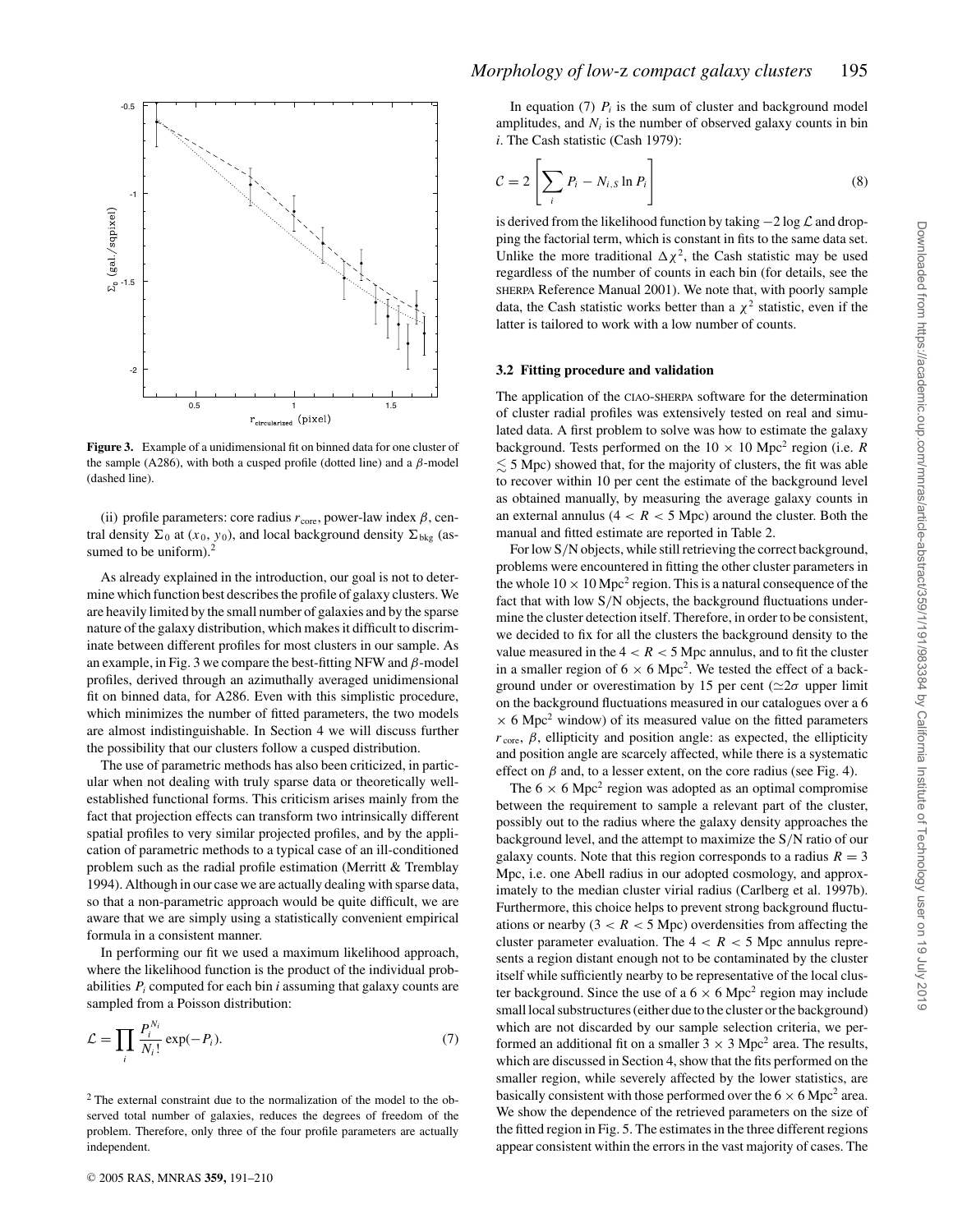**Table 2.** Parameter estimates for the compact clusters. Column 1: cluster identification; columns 2–3: richness estimates  $(R_A, R_{LF})$  obtained as described in the text; column 4: total number of galaxies used for profile fitting in the 6  $\times$  6 Mpc<sup>2</sup> region; column 5: background density as estimated in the external annulus ( $4 \le r \le 5$  Mpc); column 6: background density as estimated with a simultaneous fit on all eight parameters; column 7: Kolmogorov–Smirnov confidence levels for the distribution of the position angles of the cluster galaxies. The errors are  $1\sigma$  levels.

| Abell N. | $R_A$  | $R_{\text{LF}}$ | $N(6 \times 6 \text{ Mpc}^2)$ | $\Sigma_{\,bkg}$       | $\Sigma_{\rm bkg}^{\rm fit}$ | $P_{\rm KS}(d > d_{\rm obs})$ |
|----------|--------|-----------------|-------------------------------|------------------------|------------------------------|-------------------------------|
|          | (gal.) | (gal.)          | (gal.)                        | $(gal. sqarcmin^{-1})$ | $(gal. sqarcmin^{-1})$       |                               |
| 28       | 39     | 69              | 306                           | $0.36 \pm 0.03$        | 0.33                         | 0.8                           |
| 41       | 35     | 216             | 189                           | $0.33 \pm 0.04$        | 0.35                         | 0.3                           |
| 79       | 28     | 38              | 632                           | $0.34 \pm 0.02$        | 0.30                         | 0.4                           |
| 84       | 36     | 81              | 678                           | $0.42 \pm 0.02$        | 0.37                         | 0.5                           |
| 98       | 50     | 326             | 853                           | $0.31 \pm 0.02$        | 0.30                         | 0.4                           |
| 171      | 23     | 46              | 939                           | $0.30 \pm 0.01$        | 0.30                         | 0.2                           |
| 175      | 39     | 86              | 532                           | $0.28 \pm 0.02$        | 0.28                         | 0.5                           |
| 192      | 33     | 80              | 337                           | $0.28 \pm 0.02$        | 0.24                         | 0.7                           |
| 286      | 26     | 140             | 327                           | $0.29 \pm 0.02$        | 0.31                         | 0.7                           |
| 566      | 57     | 108             | 834                           | $0.36 \pm 0.02$        | 0.38                         | 0.3                           |
| 655      | 65     | 329             | 630                           | $0.31 \pm 0.03$        | 0.28                         | 0.4                           |
| 763      | 10     | 79              | 818                           | $0.33 \pm 0.01$        | 0.32                         | 0.04                          |
| 910      | 49     | 164             | 232                           | $0.25 \pm 0.03$        | 0.17                         | 0.2                           |
| 971      | 38     | 74              | 1641                          | $0.35 \pm 0.01$        | 0.34                         | 0.05                          |
| 1661     | 39     | 104             | 326                           | $0.30 \pm 0.02$        | 0.31                         | 0.02                          |
| 1672     | 30     | 76              | 217                           | $0.26 \pm 0.02$        | 0.23                         | 0.5                           |
| 1677     | 30     | 125             | 245                           | $0.22 \pm 0.02$        | 0.22                         | 0.1                           |
| 1835     | 64     | 214             | 274                           | $0.25 \pm 0.03$        | 0.23                         | 0.02                          |
| 1902     | 39     | 183             | 366                           | $0.26 \pm 0.02$        | 0.26                         | 0.3                           |
| 1914     | 43     | 171             | 370                           | $0.31 \pm 0.02$        | 0.31                         | 0.3                           |
| 2061     | 37     | 231             | 056                           | $0.33 \pm 0.01$        | 0.33                         | 0.4                           |
| 2065     | 67     | 228             | 583                           | $0.34 \pm 0.01$        | 0.35                         | 0.005                         |
| 2069     | 22     | 162             | 625                           | $0.38 \pm 0.02$        | 0.37                         | 0.02                          |
| 2083     | 21     | 93              | 513                           | $0.29 \pm 0.02$        | 0.28                         | 0.2                           |
| 2142     | 59     | 194             | 841                           | $0.34 \pm 0.02$        | 0.28                         | $9 \times 10^{-6}$            |
| 2177     | 27     | 95              | 468                           | $0.53\pm0.03$          | 0.48                         | 0.3                           |
| 2178     | 19     | 83              | 908                           | $0.47 \pm 0.02$        | 0.45                         | 0.002                         |
| 2223     | 21     | 73              | 635                           | $0.36 \pm 0.03$        | 0.36                         | 0.004                         |

 $\beta$  parameter shows indeed a large scatter, as this is the less stable of the fitted parameters, due to a low S/N ratio and incomplete profile sampling in small apertures.

The results of the fit do not depend on the bin size, provided that the bin is small enough to avoid any loss of information (i.e. ∼1 galaxy bin<sup>-1</sup>). Furthermore, the shape parameters (centre coordinates,  $\epsilon$  and  $\theta$ ) derived from the fit are consistent within the errors with respect to profile ( $r_{\text{core}}$ ,  $\beta$ ) parameter variations (see Fig. 5).

We do not find any significant correlation of the fit result on the starting values: using different values within the permitted range (i.e. [0:3000] kpc for  $r_{\text{core}}$ , [0:4] for  $\beta$ , [0:1] for  $\epsilon$  and [0:2 $\pi$ ] for  $\theta$ ), the difference in the retrieved output is  $5-20$  per cent for  $r_{\text{core}}$ ,  $1-15$ per cent for  $\beta$ , less than 2 per cent for  $\epsilon$  and less than 0.1 per cent for  $\theta$  (the larger differences quoted for  $r_{\text{core}}$  and  $\beta$  occurring for the clusters with very large core radius).

Finally, we tested our procedure on a sample of 230 mock clusters. Mock clusters are generated following a  $\beta$ -model profile, and all clusters are produced with centre coordinates in the centre of the mock catalogue region, which in pixel units is  $(x_0, y_0) = (60, 60)$ , ellipticity = 0.4 and  $\beta$  = 0.8, representative of typical values in the real sample, and position angle  $= 1$ . The core radius, central density and background density are randomly chosen in such a way that the total number of objects, the background density  $\sigma_{bkg}$ , the cluster core radius and the S/N ratio reflect those of the real clusters. The fit on the mock catalogues is performed exactly in the same way as for real clusters: the background density is fixed and all the other parameters are left free to float.

The mean ellipticity retrieved is  $0.33 \pm 0.16$ , the mean  $\beta$  is 0.83  $\pm$  0.26, the mean centre coordinates are (60.2, 60.1)  $\pm$  (1.2, 1.5) and the mean position angle is  $1.3 \pm 0.7$ . The distributions of the retrieved ellipticity,  $\beta$ , centre coordinates and position angle are shown in Fig. 6, and are to be compared with the above-reported true values of  $(x_0, y_0) = (60, 60)$ , ellipticity = 0.4, position angle = 1 and  $\beta = 0.8$ . In Fig. 7 we show the retrieved versus true core radius. These plots show that our fitting procedure yields reliable results without significant systematic effects, except possibly for the ellipticity which is slightly skewed toward lower values. This is a result of the background contribution which tends to azimuthally smooth the galaxy distribution. This effect, however, does not affect our results, as discussed in Section 4. The large dispersion in the position angle (P.A.) distribution is mainly due to low S/N ratio. In fact, additional simulations with very high S/N ratio mock clusters show that for  $\epsilon > 0.3$  the position angle is correctly retrieved within 10◦ at most. Note that while the core radius exhibits a large relative dispersion at small radii, due to the difficulty of obtaining a precise estimate of  $r_{\text{core}}$  for radii close to the resolution of our data, the retrieved value is in most cases representative of the true value and the scatter found for mock clusters is consistent with the average measurement errors that we derive for the real sample.

## **3.3 Fitting results**

Summarizing the discussion in Subsection 3.2, we performed the fit for all clusters in a  $6 \times 6$  Mpc<sup>2</sup> region, with a bin size of 50 kpc and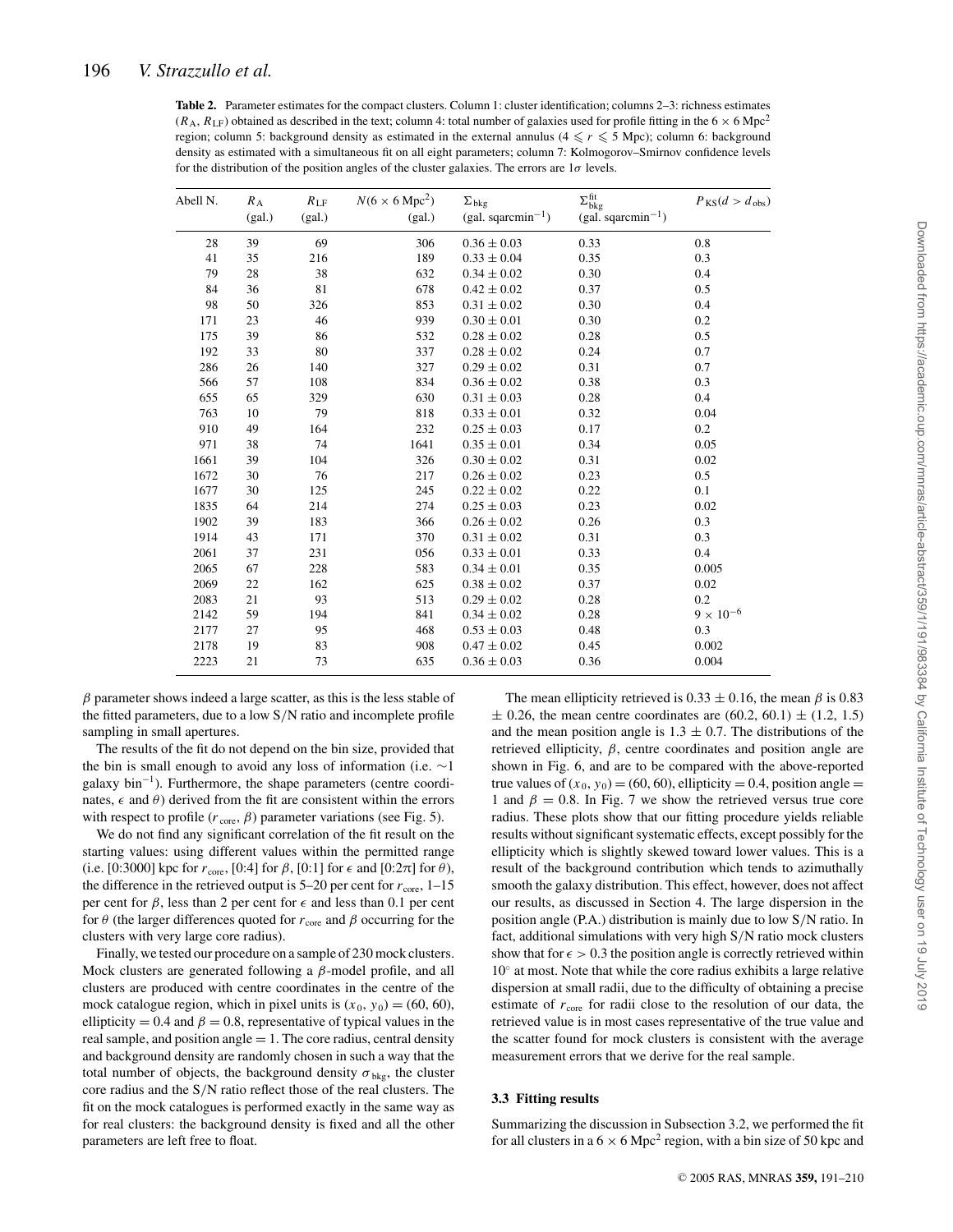

**Figure 4.** Effect of a 15 per cent background misestimate on the parameters: core radius (top left),  $\beta$  (top right), ellipticity (bottom left) and position angle (bottom right). In all the panels, the diamonds mark the parameter value fitted with a background density overestimated by 15 per cent of its measured value versus the usual measured value, while the squares mark the parameter value fitted with an underestimated background versus the usual value. All the fits are performed in the  $6 \times 6$  Mpc<sup>2</sup> region. The solid line traces the bisector.



**Figure 5.** Dependence of the parameters on the fitted region: core radius (top left),  $\beta$  (top right), ellipticity (bottom left) and position angle (bottom right). In all the panels, the empty/filled symbols mark the parameter value fitted in the 3  $\times$  3 Mpc<sup>2</sup>/10  $\times$  10 Mpc<sup>2</sup> regions, respectively, versus the value in the  $6 \times 6$  Mpc<sup>2</sup> region. The dashed line traces the bisector.

with the background density fixed to the value measured for each cluster in an external annulus ( $4 < R < 5$  Mpc). Note that the use of the same physical area ( $6 \times 6$  Mpc<sup>2</sup>) for all clusters implies that we are considering a different density threshold for each cluster. However, this does not affect our results since we sample the cluster out to a radius where the S/N ratio is negligible, while the use of a fixed density threshold would introduce other effects, such as a dependence on the background fluctuations.

The resulting parameters are listed in Table 3. Error estimates are calculated by leaving only the highly correlated parameters free to vary (i.e.  $\epsilon$ - $\theta$  and  $r_{\text{core}}$ - $\beta$ - $\Sigma$ <sub>0</sub>) and fixing all the others. Even if these are not the formally correct errors, they provide a meaningful uncertainty on the parameter estimates. The formal errors (where all the fitting parameters are left free to vary) would often be uncon-



Figure 6. Distribution of the mock cluster parameters. Upper panels: distributions of the retrieved  $\beta$  values (right) and centre coordinates [left, solid and dotted line for  $x_0$  and  $y_0$ , input value was (60, 60)]. Lower right-hand panel: distribution of retrieved ellipticity; the solid line shows the whole sample and the dashed line denotes the high S/N ratio clusters. Lower lefthand panel: distribution of position angles; the solid line is for the whole sample and dotted line is for clusters with a retrieved ellipticity of greater than 0.25.



Figure 7. Retrieved versus true core radius for the mock cluster sample. The dashed line traces the bisector.

strained, given the low counts and the large number of parameters being fitted.

As a template case, we show in Fig. 8 the results of the fitting procedure for the cluster A98. In the upper left-hand panel, the solid line traces the best-fitting profile and the dots show the measured density profile. The data and the model are binned using the same set of annuli centred on the cluster centre defined by the fit. We point out that this binning is only used for visualization purposes and it is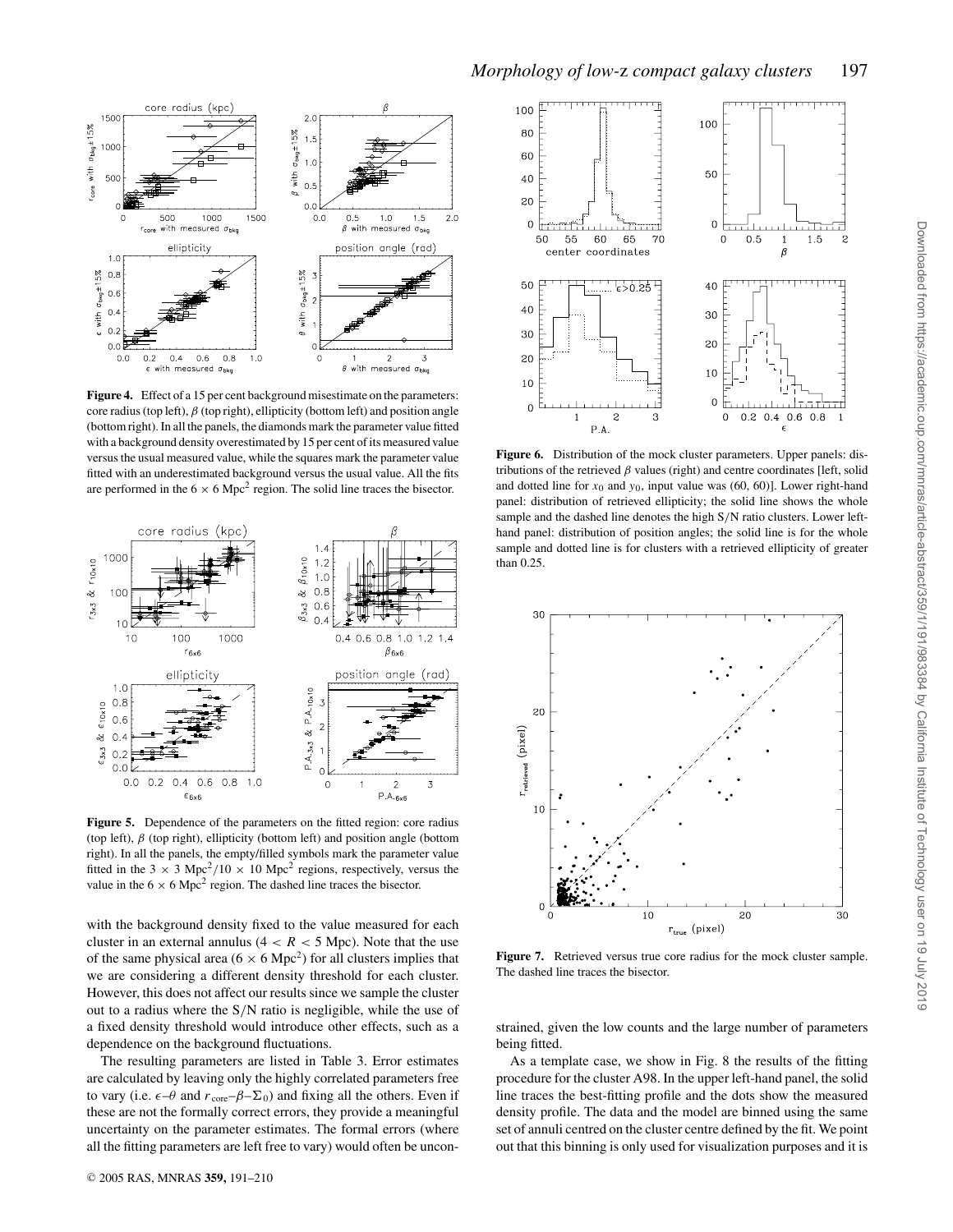**Table 3.** Parameter estimates for the compact clusters. Column 1: cluster identification; columns 2–6: estimated parameters: core radius,  $\beta$  power-law index, ellipticity, major axis position angle and projected central density. The errors are 1 $\sigma$ levels derived as discussed in the text. The tabulated  $\Sigma_0$  are not corrected for the different absolute completeness limits of the clusters.

| Abell N. | $r_{\rm core}$<br>(kpc) | $\beta$                         | $\epsilon$                        | $\theta$<br>(rad)        | $\Sigma_0$<br>$(10^{-5}$ gal kpc <sup>-2</sup> ) |
|----------|-------------------------|---------------------------------|-----------------------------------|--------------------------|--------------------------------------------------|
| 28       | $370^{+260}_{-150}$     | $1.2^{+0.5}_{-0.3}$             | $0.61^{+0.06}_{-0.07}$            | $0.06^{+0.17}_{-0.15}$   | $9^{+6}_{-3}$                                    |
| 41       | $1000^{+2200}_{-370}$   | $1.6^{+6}_{-0.5}$               | $0.71^{+0.05}_{-0.05}$            | $1.27^{+0.07}_{-0.07}$   | $4.6^{+1.8}_{-1.4}$                              |
| 79       | $140^{+96}_{-89}$       | $0.83^{+0.2}_{-0.15}$           | $0.55^{+0.09}_{-0.1}$             | $1.78^{+0.16}_{-0.2}$    | $25^{+40}_{-9}$                                  |
| 84       | $360^{+210}_{-140}$     | $0.96^{+0.2}_{-0.16}$           | $0.47^{+0.08}_{-0.09}$            | $2.21_{-0.19}^{+0.2}$    | $12^{+7}_{-4}$                                   |
| 98       | $970^{+490}_{-300}$     | $0.97^{+0.3}_{-0.18}$           | $0.52^{+0.04}_{-0.04}$            | $2.94^{+0.09}_{-0.09}$   | $8.1^{+2}_{-1.7}$                                |
| 171      | $160^{+94}_{-63}$       | $1.00^{+0.3}_{-0.16}$           | $0.25_{-0.14}^{+0.13}$            | $1.9^{+0.8}_{-0.5}$      | $27^{+15}_{-9}$                                  |
| 175      | $390^{+210}_{-160}$     | $0.70\substack{+0.13 \\ -0.09}$ | $0.58\substack{+0.05 \\ -0.05}$   | $2.34_{-0.11}^{+0.12}$   | $9^{+5}_{-2}$                                    |
| 192      | $33^{+57}_{-30}$        | $0.79^{+0.15}_{-0.1}$           | $0.73^{+0.07}_{-0.07}$            | $2.71^{+0.14}_{-0.17}$   | $134^{+\infty}_{-80}$                            |
| 286      | $310^{+210}_{-120}$     | $0.94^{+0.3}_{-0.14}$           | $0.36_{-0.09}^{+0.09}$            | $3.1^{+0.2}_{-0.2}$      | $11^{+6}_{-4}$                                   |
| 566      | $100^{+69}_{-67}$       | $0.44^{+0.04}_{-0.04}$          | $0.17^{+0.08}_{-0.09}$            | $2.3^{+1/2}_{-0.6}$      | $19^{+20}_{-6}$                                  |
| 655      | $1300^{+550}_{-410}$    | $1.3^{+0.5}_{-0.3}$             | $0.34_{-0.04}^{+0.04}$            | $1.62^{+0.12}_{-0.12}$   | $6.8^{+1.5}_{-1}$                                |
| 763      | $30^{+35}_{-29}$        | $0.61^{+0.07}_{-0.07}$          | $0.54^{+0.09}_{-0.09}$            | $0.9^{+0.2}_{-0.2}$      | $84^{+\infty}_{-50}$                             |
| 910      | $1400^{+2600}_{-520}$   | $1.0^{+1.8}_{-0.2}$             | $0.44^{+0.06}_{-0.07}$            | $2.97^{+0.17}_{-0.18}$   | $1.9^{+0.5}_{-0.6}$                              |
| 971      | $39^{+34}_{-37}$        | $0.46^{+0.04}_{-0.03}$          | $0.70^{+0.03}_{-0.03}$            | $1.50^{+0.07}_{-0.07}\,$ | $91^{+\infty}_{-40}$                             |
| 1661     | $890^{+770}_{-400}$     | $1.1^{+0.8}_{-0.3}$             | $0.64\substack{+0.05 \\ -0.06}$   | $1.29^{+0.10}_{-0.10}$   | $4.2^{+2}_{-1.3}$                                |
| 1672     | $280^{+270}_{-150}\,$   | $0.74^{+0.3}_{-0.15}$           | $0.006\substack{+0.19 \\ -0.006}$ | $2.4^{+4}_{-2.4}$        | $3.4^{+3}_{-1.3}$                                |
| 1677     | $15^{+24}_{-14}$        | $0.57^{+0.07}_{-0.07}$          | $0.43^{+0.12}_{-0.14}$            | $2.6^{+0.3}_{-0.4}$      | $73^{+\infty}_{-50}$                             |
| 1835     | $81^{+130}_{-58}$       | $0.54^{+0.07}_{-0.07}$          | $0.56^{+0.06}_{-0.07}$            | $2.58^{+0.15}_{-0.16}$   | $19^{+\infty}_{-10}$                             |
| 1902     | $380^{+250}_{-170}$     | $0.66^{+0.16}_{-0.11}$          | $0.1^{+0.16}_{-0.1}$              | $2.5^{+0.6}_{-2}$        | $4.6^{+2}_{-1.3}$                                |
| 1914     | $140^{+88}_{-80}$       | $0.63^{+0.07}_{-0.08}$          | $0.50^{+0.06}_{-0.07}$            | $0.99^{+0.15}_{-0.15}$   | $18^{+20}_{-7}$                                  |
| 2061     | $780^{+260}_{-300}$     | $0.87^{+0.16}_{-0.16}$          | $0.70^{+0.03}_{-0.03}$            | $0.78^{+0.06}_{-0.06}$   | $10.7^{+4}_{-1.9}$                               |
| 2065     | $97^{+48}_{-51}$        | $0.60\substack{+0.05 \\ -0.05}$ | $0.17^{+0.08}_{-0.08}$            | $2.8^{+0.3}_{-0.5}$      | $48^{+40}_{-14}$                                 |
| 2069     | $340^{+190}_{-150}$     | $0.82^{+0.19}_{-0.15}$          | $0.35\substack{+0.08 \\ -0.09}$   | $2.7^{+0.3}_{-0.3}$      | $9^{+5}_{-3}$                                    |
| 2083     | $23^{+20}_{-18}$        | $0.64^{+0.05}_{-0.06}$          | $0.47^{+0.08}_{-0.08}$            | $1.4^{+0.2}_{-0.2}$      | $140^{+\infty}_{-70}$                            |
| 2142     | $857^{+300}_{-310}$     | $0.79^{+0.15}_{-0.14}$          | $0.54^{+0.03}_{-0.04}$            | $2.46^{+0.1}_{-0.09}$    | $8.5^{+3}_{-1.4}$                                |
| 2177     | $55^{+130}_{-50}$       | $0.53^{+0.08}_{-0.08}$          | $0.72^{+0.06}_{-0.07}$            | $1.93_{-0.13}^{+0.15}$   | $25^{+\infty}_{-16}$                             |
| 2178     | $340^{+440}_{-130}$     | $0.86^{+0.5}_{-0.14}$           | $0.40^{+0.1}_{-0.11}$             | $1.4^{+0.2}_{-0.2}$      | $11^{+5}_{-4}$                                   |
| 2223     | $37^{+53}_{-29}$        | $0.60\substack{+0.06 \\ -0.06}$ | $0.60\substack{+0.06 \\ -0.07}$   | $1.15^{+0.13}_{-0.13}$   | $78^{+\infty}_{-40}$                             |

not involved in the determination of the best-fitting parameters. In the upper right-hand panel, we plot the cluster isodensity contours against the model.

In the lower left-hand and middle panels, we plot the confidence contours at  $1\sigma$  and  $2\sigma$  for the highly correlated parameters, namely  $\epsilon$ – $\theta$  and  $r_{\text{core}}$ – $\beta$  (with  $\Sigma_0$  free to vary). Finally, in the lower right-hand panel we plot the distribution of  $|cos(\theta_{\text{galaxies}} - \theta_{\text{cluster}})|$ (solid line) and the expected histogram for a random distribution of the galaxy position angles (dashed line). For the other clusters in the sample we show only the three most significant plots, namely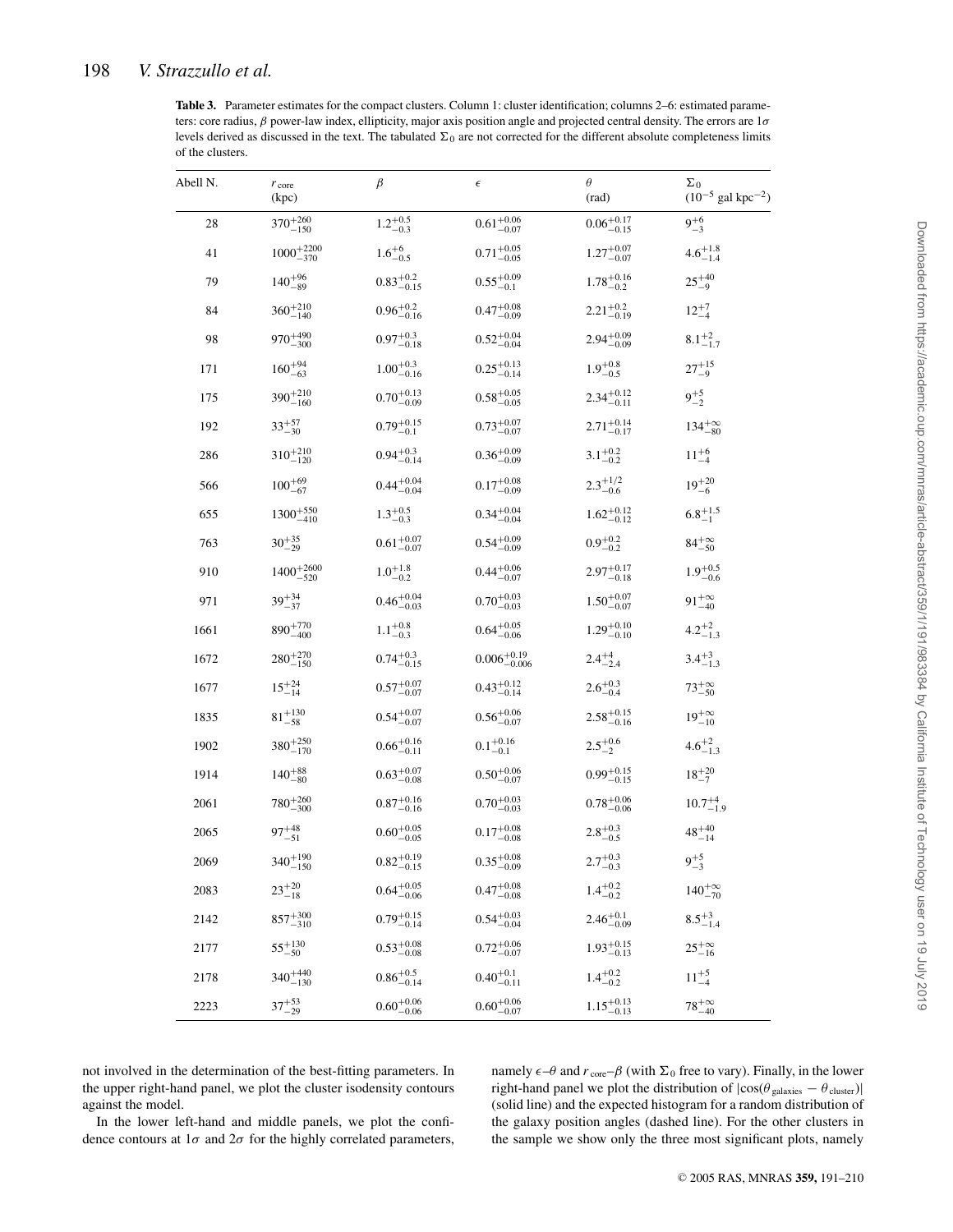

Figure 8. Cluster A98. Top left-hand panel: radial profile (the solid line marks the model while dots mark the data, see the text for details). Top right-hand panel: cluster isocontours in the fitted region (6  $\times$  6 Mpc<sup>2</sup>) plotted on the model. Bottom left-hand and central panels: 1- and  $2\sigma$  confidence regions for the pairs ( $r_{\text{core}} - \beta$ ) (with  $\Sigma_0$  free to vary) and ( $\epsilon - \theta$ ), respectively [ $r_{\text{core}}$  is in units of bins (1 bin = 0.325 arcmin  $\simeq$  50 kpc), while  $\theta$  is expressed in radians]. Bottom right-hand panel: the misalignments of galaxy P.A. with cluster P.A. (solid line) compared with those expected for a random distribution of galaxy position angles (dashed line).

the cluster isodensity contours against the model, the fitted profile and the  $|\cos(\theta_{\text{galaxies}} - \theta_{\text{cluster}})|$  distribution (Fig. 9).

## **4 DISCUSSION**

In Fig. 10 we present the distribution of ellipticities (left-hand panel), slopes  $\beta$  (middle panel) and core radii (right-hand panel) derived from our fits. Even though the sample was selected to include clusters with an overall regular morphology, we find a wide range of ellipticities, with a mean value of  $\overline{\epsilon} = 0.47$  and a dispersion of  $\sigma_{\epsilon} = 0.2$ ; note that, given the systematic error measured by our simulations (Subsection 3.2), the real ellipticity distribution is expected to be slightly skewed toward larger elongations by  $\Delta \epsilon \sim$ 0.07. While this result is in fair agreement with the  $\epsilon$  distribution measured by de Theije et al. (1995), it is in contrast with AMKB98,

who found on average low ellipticities, consistent with  $\epsilon \simeq 0$ . However, AMKB98 and AMUS01 were mostly interested in the central cluster region, in order to compare cusped and core profiles; as these authors point out, their study is limited to the very central region of the cluster ( $\simeq$ 500 kpc), specifically chosen to avoid substructures. This implies that, apart from possible aperture biases which could affect the result, the cluster region that they fitted has intrinsically very small ellipticity.

In fact, in our sample six out of the eight less regular clusters mentioned in Section 2 have ellipticity above the mean.

As noted in Subsection 3.2, in order to better evaluate possible effects introduced by overlooked background substructures in the cluster outskirts, we performed an additional fit over a smaller  $3 \times$ 3 Mpc2 region. While the parameters derived in this way are more uncertain because of the lower statistics, and possibly biased by the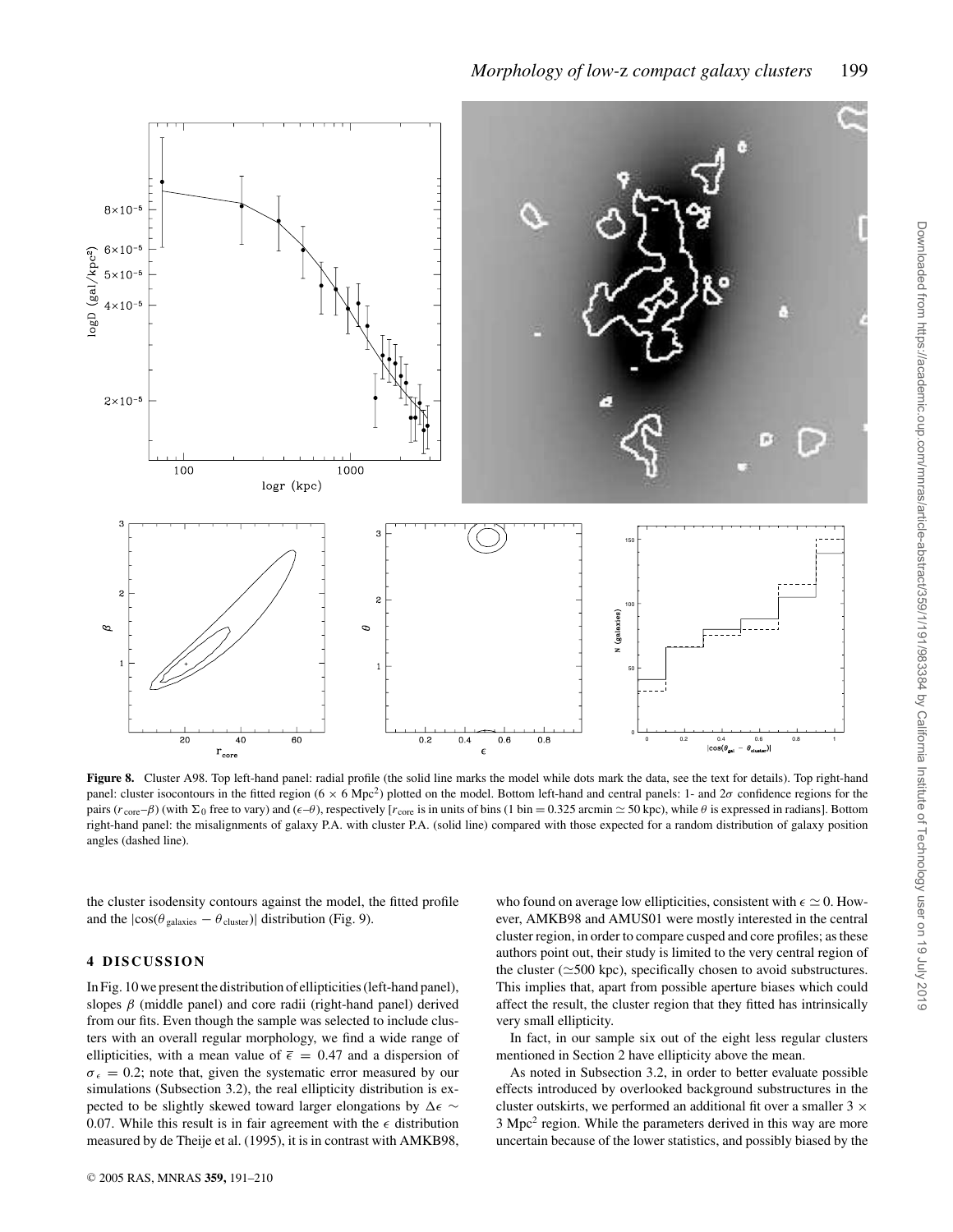

**Figure 9.** Radial profile and contour plot in the fitted region  $(6 \times 6 \text{ Mpc}^2)$ , model images are all shown with the same contrast/bias) and distribution of misalignments of galaxies and cluster major axes for (starting from the top): A28, A41, A79, A84 (see Fig. 2 for details).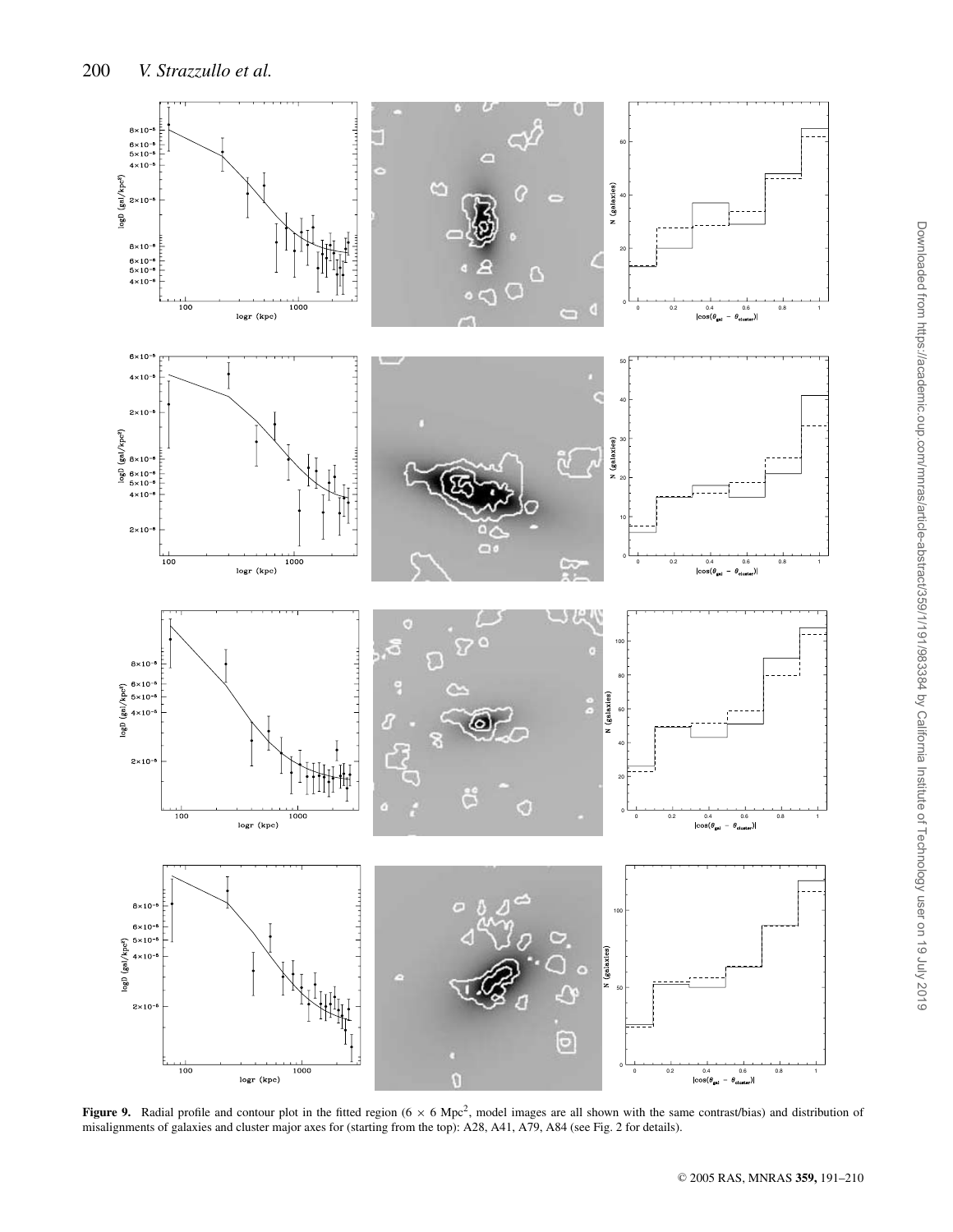

*Morphology of low-*z *compact galaxy clusters* 201

**Figure 9** – *continued*. Starting from the top: A171, A175, A192, A286.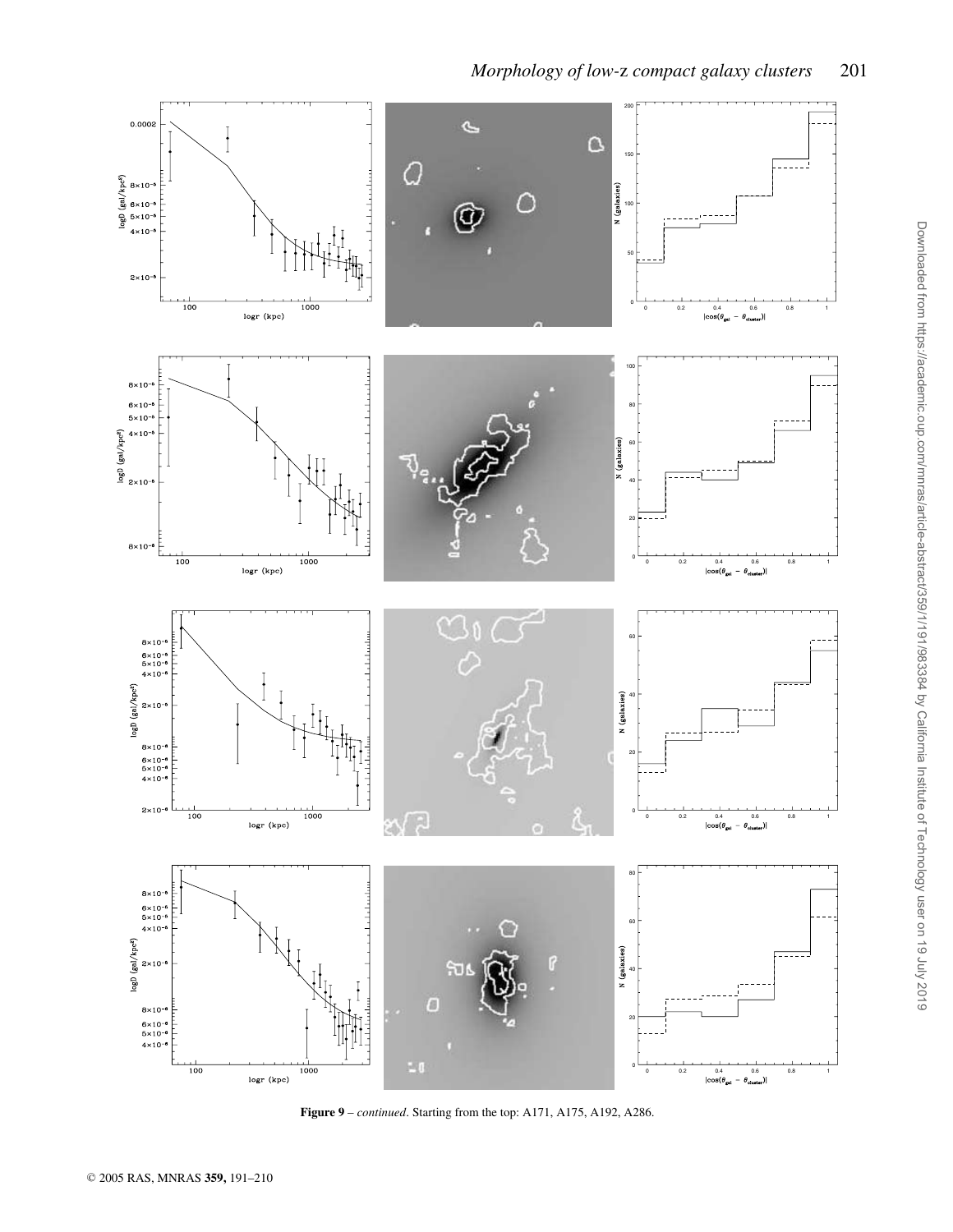

**Figure 9** – *continued*. Starting from the top: A566, A655, A763, A910.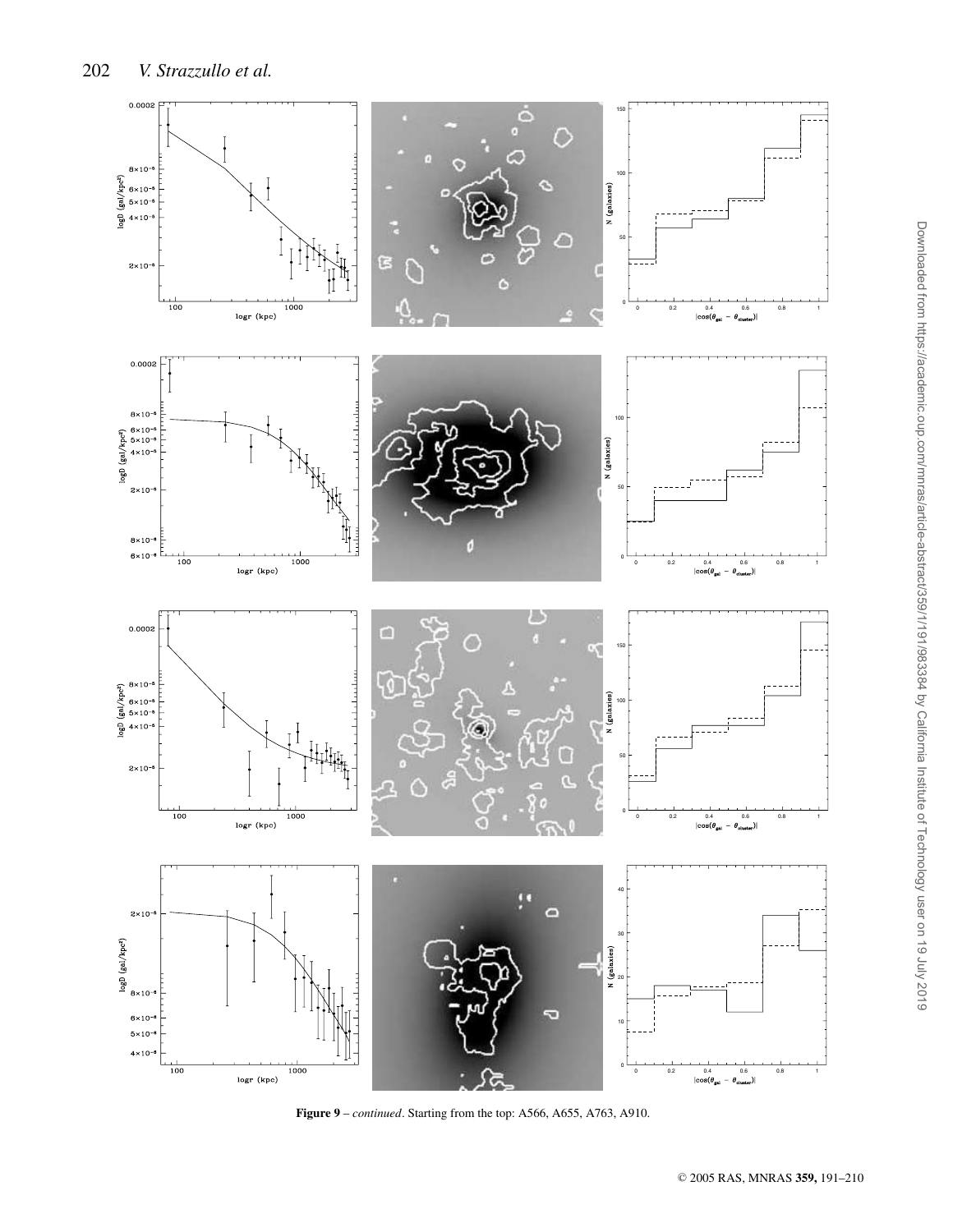

**Figure 9** – *continued*. Starting from the top: A971, A1661, A1672, A1677.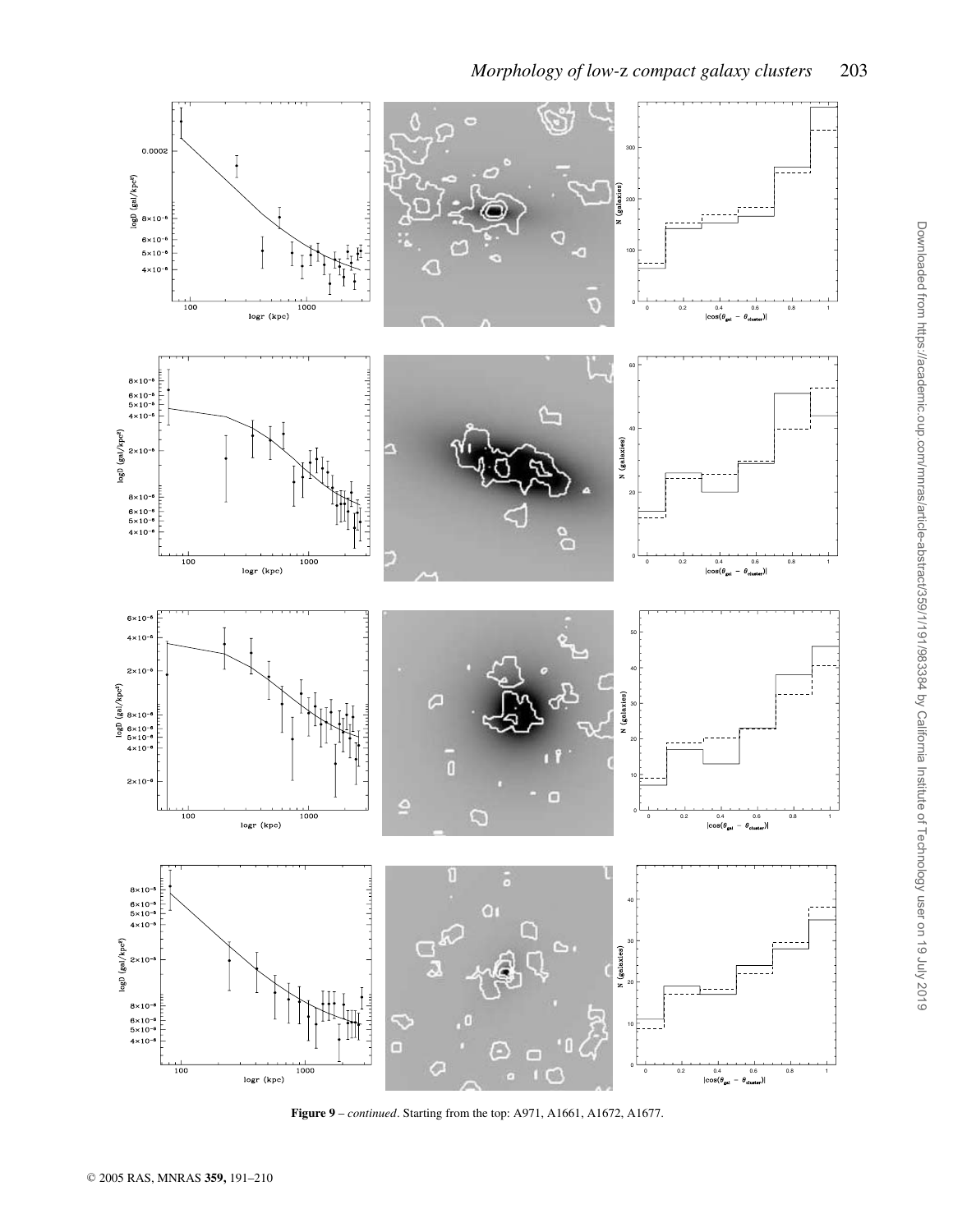

**Figure 9** – *continued*. Starting from the top: A1835, A1902, A1914, A2061.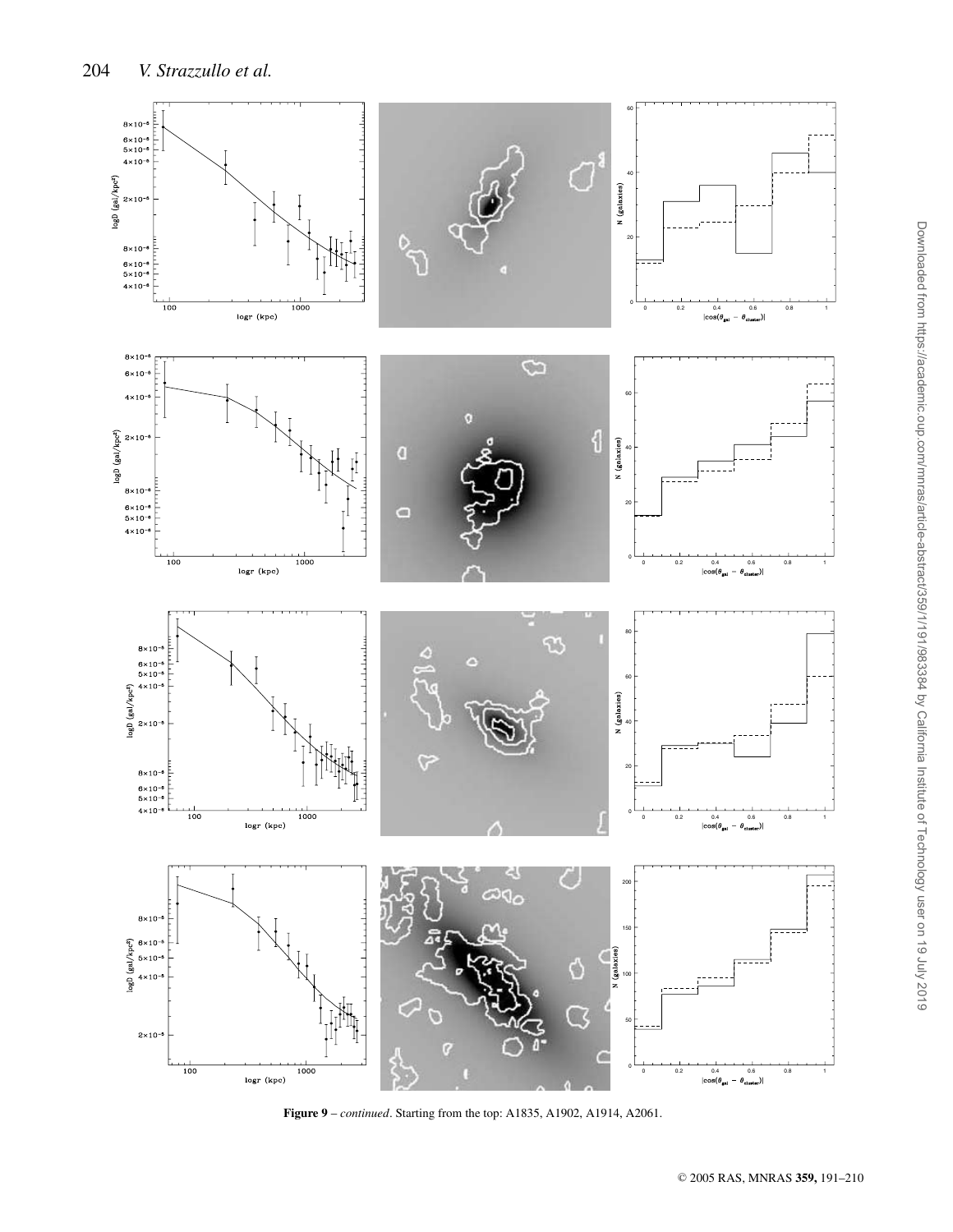

*Morphology of low-*z *compact galaxy clusters* 205

**Figure 9** – *continued*. Starting from the top: A2065, A2069, A2083, A2142.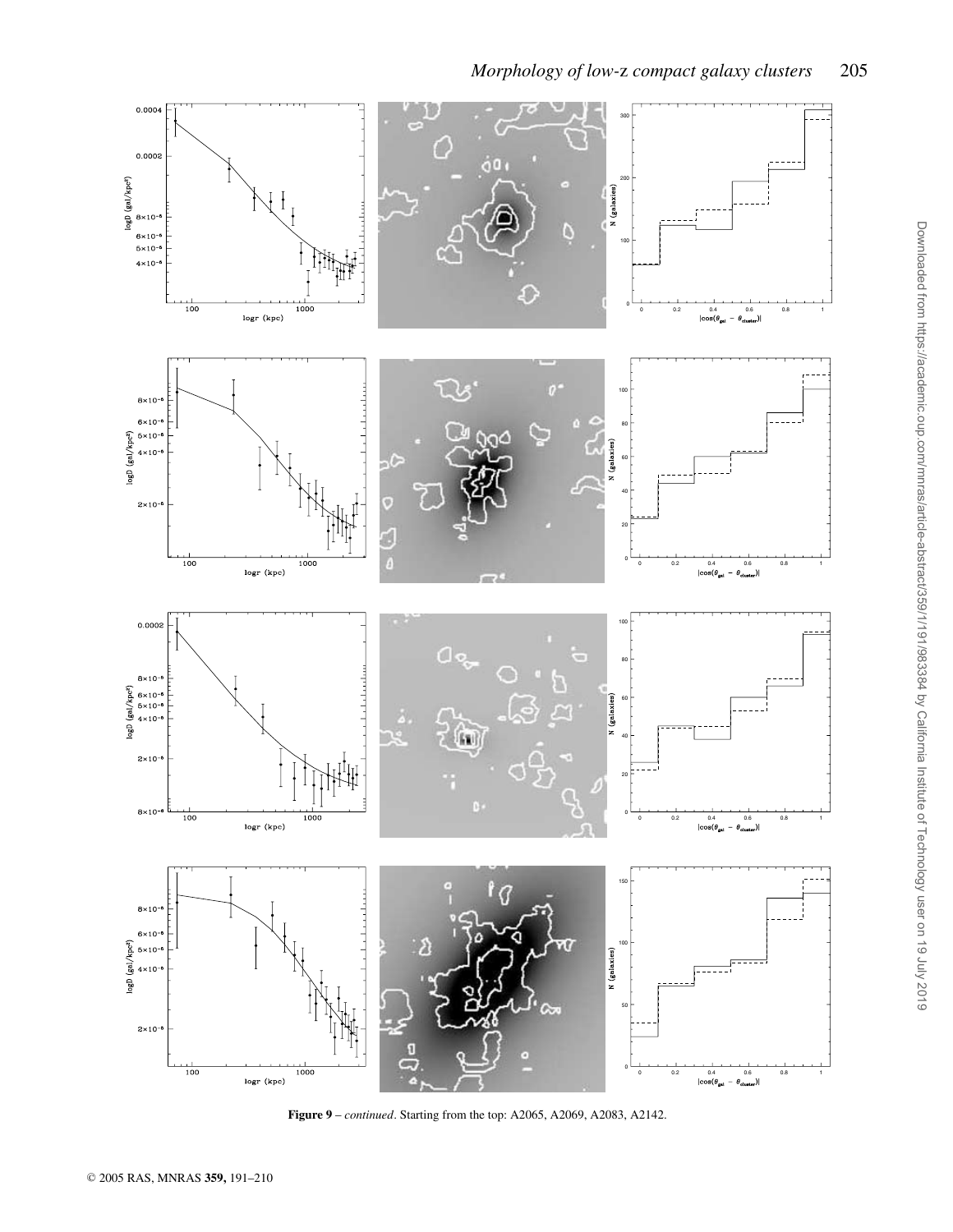

**Figure 9** – *continued*. Starting from the top: A2177, A2178, A2223.

exclusion of the cluster external region, the ellipticity distribution and the presence of the peak at  $\epsilon \simeq 0.5$  are confirmed also using the parameters derived from this smaller region (the dashed line in Fig. 10). Furthermore, in Fig. 11 we plot the position angles  $\theta$ derived within the  $6 \times 6$  Mpc<sup>2</sup> region against those derived within the  $3 \times 3$  Mpc<sup>2</sup> region (clusters A2061, A2083, A2178 and A910 are not included because no reliable parameters could be determined for them in the 3  $\times$  3 Mpc<sup>2</sup> region). The two estimates are fully consistent and the few points scattered above and below the line are clusters with  $\epsilon \leq 0.25$ , i.e. objects for which the error on the position angle is systematically larger (the higher the ellipticity, the better constrained is the position angle of the major axis). This result shows that there is no significant substructure in the cluster outskirts which would affect the cluster P.A., even though the contribution

of cluster galaxies is non-negligible between 1.5 and 3 Mpc from the cluster centre: a significant fraction (between 20 and 60 per cent, with a median value of approximately 50 per cent) of cluster members are found in this external region. Therefore, any study of cluster structure sampling less than 1.5 *h*−<sup>1</sup> Mpc in radius is missing a significant cluster contribution.

The power-law slope  $\beta$  has a peak at ~0.7, with  $\overline{\beta} = 0.8$  and dispersion  $\sigma_{\beta} = 0.27$ ; both the average value and the shape of the distribution are in very good agreement with the results obtained by Popesso et al. (2004) based on the ROSAT-SDSS galaxy cluster sample, as well as with the results of Girardi & Mezzetti (2001) based on a sample of moderate/high-redshift clusters. On the other hand, our results are again in contrast with those of AMKB98, who found  $\beta = 1.02 \pm 0.08$  for their sample of 60 clusters. Even though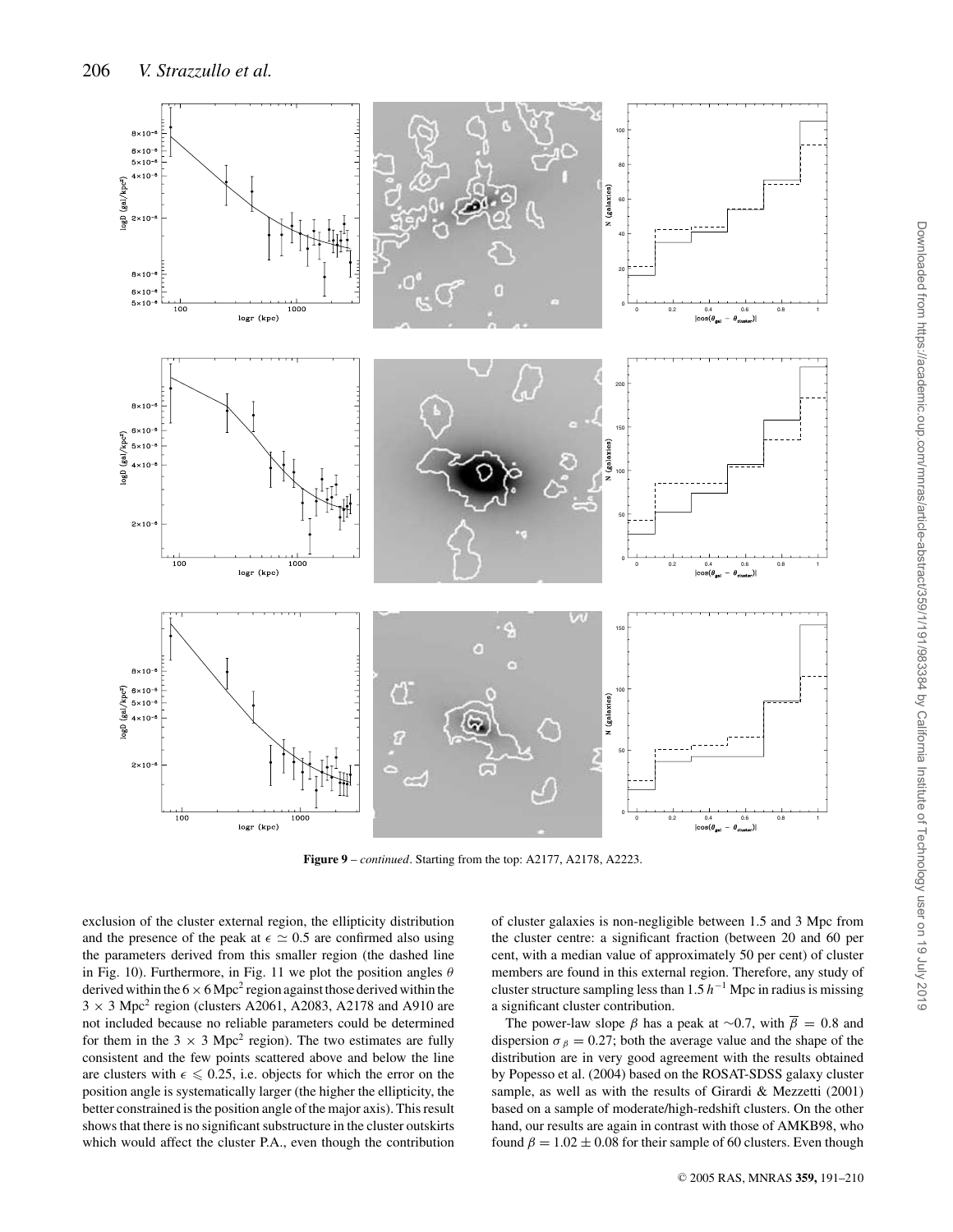

**Figure 10.** Distributions of the  $\beta$ -model parameters for the compact cluster sample: ellipticity (left),  $\beta$  power-law index (centre) and core radius (right). The solid and dashed lines show the results obtained through the fit in the 6  $\times$  6 and 3  $\times$  3 Mpc<sup>2</sup> regions, respectively.



Figure 11. Position angles obtained for compact clusters fitting the galaxy distribution within 1.5 Mpc from the cluster centre versus position angles within 3 Mpc from cluster centre. The open circles refer to clusters for which the position angle of the major axis is poorly determined due to the small ellipticity ( $\epsilon$  < 0.25); the continuous line traces the bisector.

our distribution is quite broad, the average value of  $\bar{\beta}$  is inconsistent at the  $>3\sigma$  level<sup>3</sup> and none of the clusters in the AMKB98 sample has  $\beta$  < 0.84. While our catalogues are somewhat deeper (∼0.5 mag) than the ones used by AMKB98, the main differences between us and AMKB98 are that the latter sample a smaller region, thus excluding the contribution of the cluster outskirts, and by the different approach used to estimate the background. Note, however, that the fits performed on our smaller  $3 \times 3$  Mpc<sup>2</sup> region, which is closer to the AMKB98 area ( $r > 5 r_{\text{core}} \sim 1000 \text{ kpc}$ )<sup>4</sup> still yield  $\bar{\beta} = 0.75$ . The two  $\beta$  estimates for the individual clusters are consistent within the errors and there is no evident correlation of  $\beta$  with the size of the sampled region. Note that, according to fig. 10 of AMKB98 (based on simulations by Crone & Evrard 1994; Jing et al. 1995; Navarro, Frenk & White 1995; Walter & Klypin 1996) our  $\beta$  distribution is compatible with flat universe models either with a zero (standard CDM) or non-zero cosmological constant  $(\Omega_m = 0.2{\text -}0.3$  and  $\Lambda = 0.7{\text -}0.8$ ), in contrast to the AMKB98 result which favoured an open cosmology. We remind the reader, however, that the validity of cosmological constraints obtained through this method is still debated and depends on the simulations used.

The median core radius is  $r_{\text{core}} = 310$  kpc, but the distribution is strongly skewed toward low values with a marked peak at *r* core ∼ 100 kpc. Approximately one-third of our sample has  $r_{\text{core}}$  < 100 kpc, corresponding to 2 pixels in our fitted maps; for such clusters  $r_{\text{core}}$  is thus only marginally resolved, as discussed in Subsection 3.1, so that we cannot exclude a cusped profile. On the other hand, seven clusters have core radii greater than 500 kpc; among these we find six of the less regular systems discussed in Section 2.

Some correlation between the dynamical state of the cluster and its core radius is clearly expected, and in fact the most regular clusters (i.e. A79, A763, A971, A1677, A2065, A2083, A2223) all have very small core radius. The intermediate values of core radii refer to clusters which are generally single-peaked, but exhibit some broader asymmetric overdensity region or a filamentary structure. These systems also include the examples of known regular clusters mentioned in Section 2.

Our core radii, including the whole sample, are on average larger than those measured by AMKB98 and AMUS01. However, our mean core radius excluding the eight less regular systems would be 213 kpc, with a median of 140 kpc. None the less, AMKB98 found only six clusters out of 60 with  $r_{\text{core}} < 100$  kpc. Thus our sample spans a broader range of core radii (mostly due to the inclusion of less regular systems) but is also more peaked toward low values. This could be due to intrinsic differences in the nature of the cluster sample (indeed Solanes et al. 1999 found a very low level of substructure in the ENACS clusters), as well as to the different area used, and possibly to differences in the method adopted, as the intrinsic coupling between  $r_{\text{core}}$  and  $\beta$  in the model (we show for reference the  $r_{\text{core}}$  versus  $\beta$  relation in Fig. 12) is expected to produce larger core radii in agreement with the steeper power-law slopes.

On the other hand, the peak of the core radii distribution at 100 kpc is consistent with the small values (<100 *h*−<sup>1</sup> kpc) of the core radius recently reported by several authors (e.g. Girardi & Mezzetti 2001; Katgert, Biviano & Mazure 2004). Our tests (cf. Fig. 4) show that a systematic underestimate of our background level by  $\simeq$  15 per cent (or vice versa an overestimate of AMKB98) would result in an average  $r_{\text{core}}$  consistent with the AMKB98 value, provided that the most irregular clusters discussed in Section 2 are excluded from the sample. However, the  $\beta$  distribution remains inconsistent at the 3 $\sigma$ level.

The fits performed on the  $3 \times 3$  Mpc<sup>2</sup> region are generally consistent with those performed on the whole  $6 \times 6$  Mpc<sup>2</sup> area, even though somewhat smaller, yielding a median  $r_{\text{core}} = 220$  kpc. However, a KS test still rejects the hypothesis that our  $3 \times 3 \text{ Mpc}^2$ sample and the AMKB98 one are drawn from the same distribution



**Figure 12.** The coupling of core radius and  $\beta$  values. Different symbols show fit results in the three different regions. Solid dots mark the results from the  $6 \times 6$  Mpc<sup>2</sup> region, while triangles and squares mark the results from the 3  $\times$  3 and 10  $\times$  10 Mpc<sup>2</sup> regions, respectively.

<sup>&</sup>lt;sup>3</sup> The error on  $\frac{\overline{\beta}}{\beta}$  is  $\sigma_{\beta}/\sqrt{N}$  where *N* is the number of clusters in the sample. <sup>4</sup> We rescaled the AMKB98 sizes by a factor of 2 since they assume a cosmology with  $H_0 = 100, q_0 = 0$ .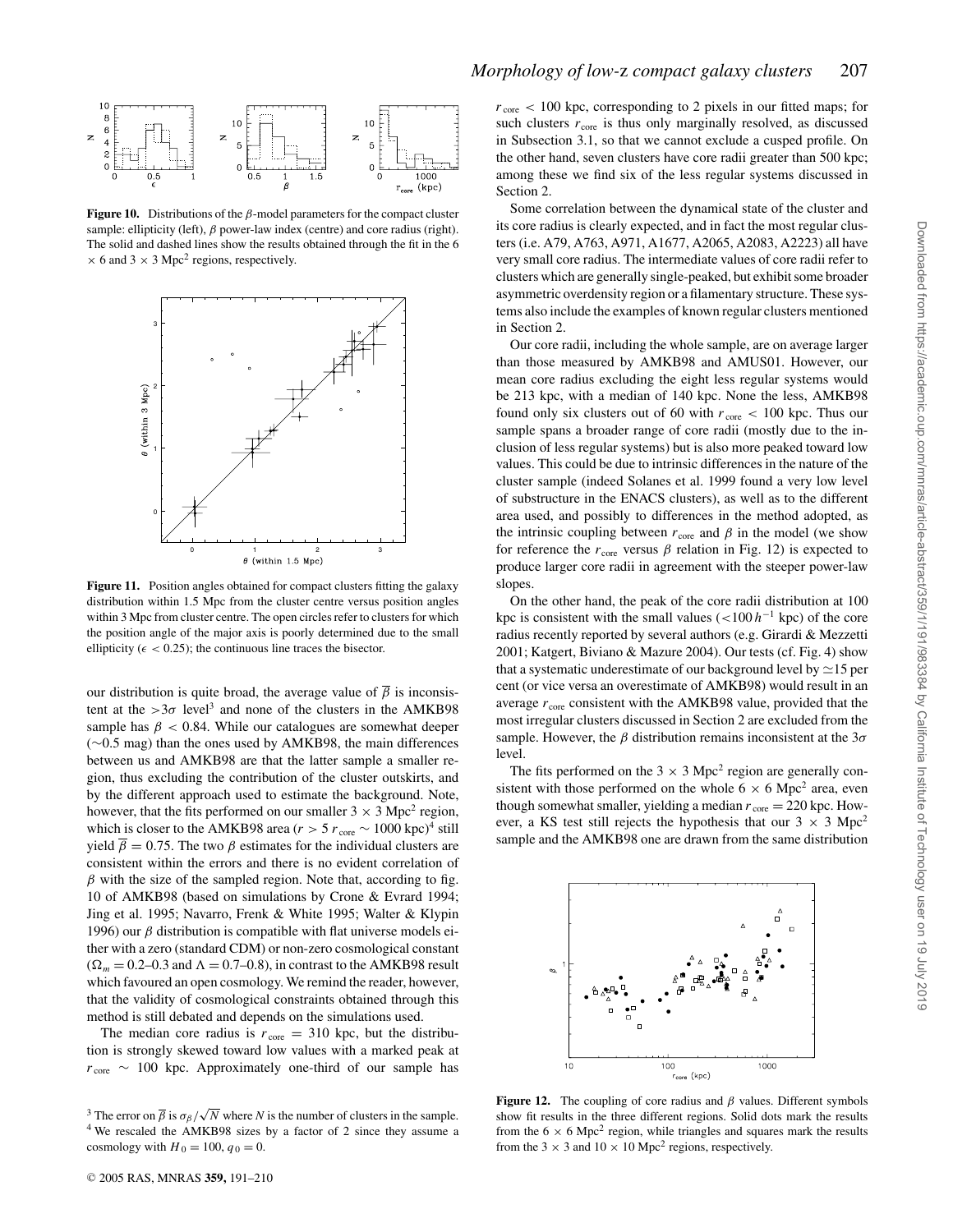

**Figure 13.** Orientation of the cluster dominant galaxies relative to the cluster major axis [clusters for which the position angle is poorly determined (see the text and Fig. 11) are not included].

at the 97 per cent level. Note that a misplacement of the cluster centre would flatten the central density profile resulting in larger core radii (see, for instance, Beers & Tonry 1986). According to AMKB98, displacements smaller than 100 kpc have very small effect on the central profile even in the extreme case of a cusped distribution. Thus while such an effect could explain the few clusters with very large  $r_{\text{core}}$ , it is unlikely to affect the majority of the clusters.

Significant alignment between clusters and their dominant galaxies has often been observed (see Lambas, Groth & Peebles 1988 and references therein). This effect seems to be independent of cluster richness (Fuller, West & Bridges 1999) and is confirmed up to high redshift. It involves only the cluster dominant galaxy, while the other bright galaxies appear to be randomly oriented, so that the alignment has been claimed to be produced by the same processes that created the dominant galaxy (Kim et al. 2001). In Fig. 13 we show the misalignment between the position angles of the clusters and those of their brightest cluster members (BCM), for those clusters with ellipticity large enough for the position angle to be well constrained. We note that the BCM definition itself depends on the observed area and that it may happen that the BCM lies far from the cluster centre, thus questioning the association of the galaxy with the cluster (if no redshift measurement is available). For this reason, when the BCM was located in the cluster outskirts we used the position angle of the giant elliptical closer to the actual cluster centre, as derived from the fitting procedure. In our case, however, this correction affects the alignment results only slightly, since it involves less than onethird of the 'high ellipticity sample (i.e.  $\epsilon > 0.25$ ). As can be seen, the correlation existing between the two quantities is confirmed: the random distribution is rejected at a significance level higher than 99.9 per cent.

For the other galaxies in the cluster, inspection of the right-hand panels in Fig. 9 shows that the distribution of their position angles relative to the cluster orientation are consistent with a random distribution, with the possible exception of clusters A2065, A2142, A2178 and A2223. In fact, according to the Kolmogorov–Smirnov confidence levels listed in Table 2 (column 9), these four clusters show a position angle distribution significantly different from the random case.

To compare the morphological parameters with the cluster richness we considered two different estimates. The first  $(R_A)$  is calcu-



**Figure 14.** Comparison of the two richness estimates  $r_A$  (based on the Abell criterion) and  $r_{LF}$  (based on the clusters luminosity function – see the text for details).

lated using a criterion similar to the Abell definition, counting how many galaxies fall within the cluster area, with magnitudes in the range  $[m_3, m_3 + 2]$ , and then subtracting the number of field galaxies in the same magnitude range and in an equally large region. The Abell richness estimate, while historically and operationally correct, is known to suffer from several drawbacks, mostly due to the use of a fixed apparent magnitude range (see, for instance, Gal et al. 2003).

For these reasons we also use a second richness estimate  $R_{LF}$ based on the cluster luminosity function, which allows us to exploit the entire galaxy sample down to the completeness limit. We used the luminosity functions (LFs) derived by Paolillo et al. (2001; in preparation) to compute, for each cluster, the ratio of the number of galaxies brighter than its absolute completeness limit to the number of galaxies brighter than the same limit in the deepest sampled cluster (Garilli, Maccagni & Andreon 1999). Assuming that the luminosity function has a universal shape, this ratio provides an estimate of the richness of each cluster relative to the richness of the deepest sampled one. While  $R_{LF}$  is not exempt from uncertainties, in particular due to the assumption of the universality of the luminosity function (which is challenged by recent data, e.g. Piranomonte et al. 2001, Paolillo et al., in preparation), we note that this approach is equivalent to the use of a fixed absolute magnitude range, and in fact  $R_{LF}$  is well correlated to the richness estimate based on  $M^*$ employed by Gal et al. (2003). A comparison between  $R_A$  and  $R_{LF}$ is shown in Fig. 14.

In Fig. 15 we show the dependence of the cluster core radius on the cluster richness. While the core radius shows little dependence on the Abell richness, a mild correlation (correlation coefficient of 0.62) is found using the LF richness estimate. The stronger correlation found with  $R_{LF}$  could be due to the fact that the latter quantity is a better estimator of the cluster richness since it takes into account the entire detected galaxy population, i.e. the same population used



**Figure 15.** Core radius versus cluster richness, for both the Abell and luminosity function richness estimates.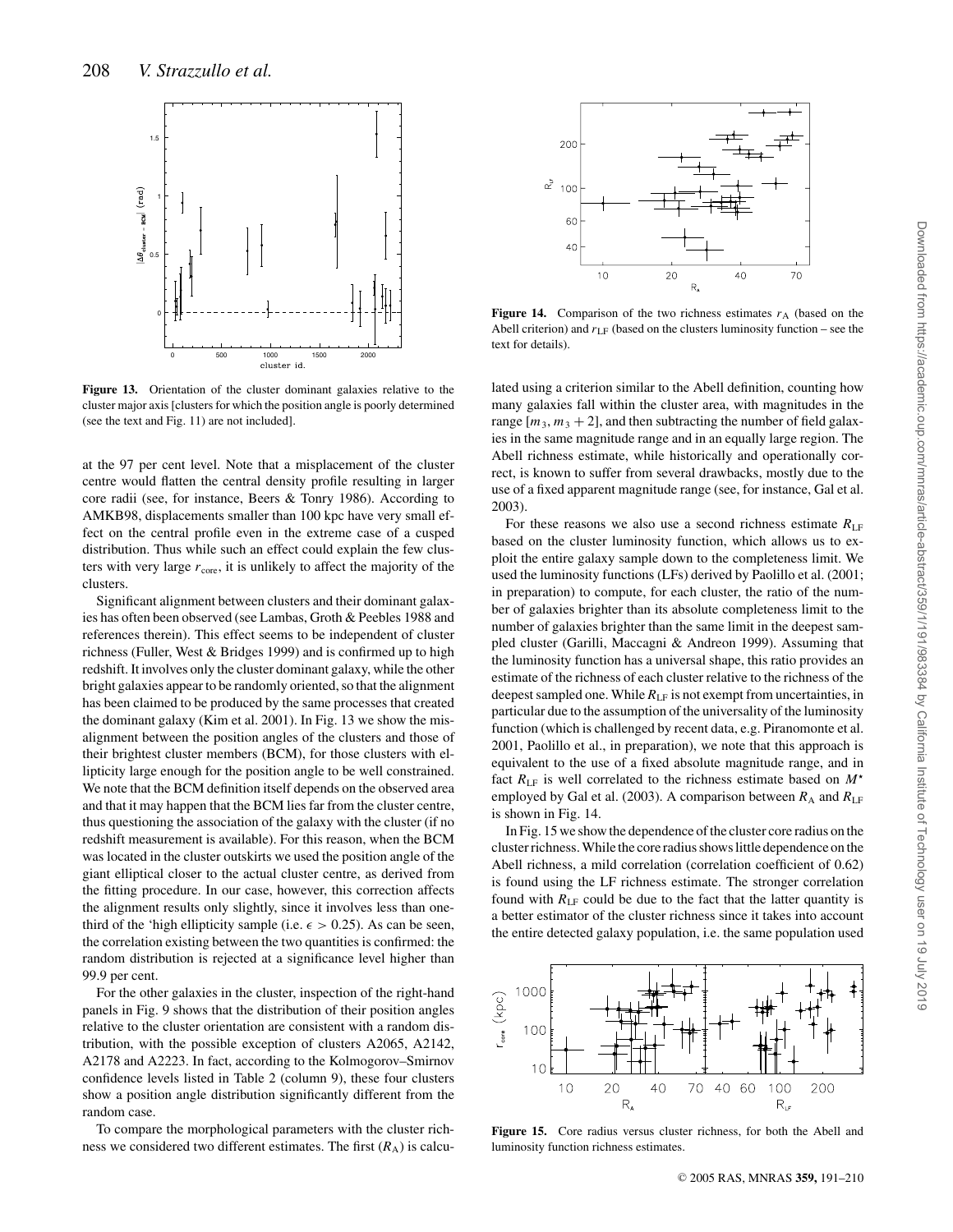

**Figure 16.** Cluster X-ray luminosity versus richness, for both the Abell and luminosity function richness estimates. Only 21 clusters with X-ray luminosities available are shown.



Figure 17. Ellipticity versus cluster richness, for both the Abell and luminosity function richness estimates. Empty symbols mark the less regular clusters (see the text for details).

to measure the morphological parameters, while  $R_A$  samples only the brightest galaxy members. Furthermore, if the core is mainly produced by the fainter galaxies, as suggested by AMUS01, we expect a better correlation with  $R_{\text{LF}}$  than with  $R_{\text{A}}$ . This could also explain the lack of correlation found by G95, who used the Abell richness.

The better reliability of the richness  $R_{LF}$  could also be supported by the mild correlation of the cluster X-ray luminosity with *R*LF (correlation coefficient of 0.6), even with only 21 clusters for which X-ray luminosities are available, while no evident correlation can be seen with the Abell richness (see Fig. 16).

Finally, we checked for correlations between the ellipticity and the cluster richness, as found for instance by de Theije et al. (1995). In Fig. 17 we plot the ellipticity–richness relation for both  $R_{LF}$  and *R*A; empty symbols mark the less regular clusters discussed earlier, which are expected to show a larger ellipticity. We do not find any significant correlation between the ellipticity and the cluster richness. We note, however, that clusters with  $R_A < 40$  tend to reach higher ellipticities, while no cluster with  $\epsilon > 0.6$  is found at larger richnesses. Thus we cannot exclude that richer clusters tend to have, on average, smaller ellipticities. A larger sample is required to confirm this trend.

No evident correlation can be seen between the cluster morphological parameters and the cluster X-ray luminosity; however, X-ray luminosities are available for only 21 clusters of this sample, and the errors in the derived morphological parameters are large, thus this work is not suitable for studying such correlations.

## **5 CONCLUSIONS**

As already stressed by many authors (see, for instance, G95), the derivation of the morphological parameters for a cluster is strongly dependent on the properties of the galaxy sample. In particular, inhomogeneity of data (in terms of photometric bands, limiting magnitudes, etc.), and incomplete coverage of the cluster area, may introduce systematic errors in the derived sizes, richnesses, ellipticities, etc. In order to minimize these problems, our sample was derived from a homogeneous data set extracted from DPOSS data with well-controlled photometric errors, limiting magnitudes and wide area coverage. The sample was cleaned of all objects with visually evident signs of substructure, in an attempt to fit only compact clusters for which meaningful values of the profile parameters could be derived. The morphological parameters, namely the core radius,  $\beta$  power-law index, ellipticity, position angle and richness were derived, using software originally designed for X-ray data analysis, from the unsmoothed and essentially unbinned galaxy distributions.

The most relevant results of this work may be summarized as follows.

(i) One-third of the clusters in this sample have core radii smaller than 100 kpc, which is close to the limit that our data allow us to resolve, and possibly consistent with cusped profiles.

(ii) The remaining clusters span a broad range of core radii up to ∼1500 kpc. While a few of these clusters are likely to be disturbed systems, we find several objects with regular morphology that seem to possess a well-resolved core radius.

(iii) More than 80 per cent of this compact cluster sample has an ellipticity greater than 0.2, with an average ellipticity of ∼0.5.

(iv) The comparison of the cluster position angles obtained within 1.5 and 3 Mpc are in very good agreement, thus confirming the absence of large substructures and the lack of significant twisting of the cluster isopleths. We confirm the strong alignment between the cluster position angle and the major axis of the brightest ellipticals close to the cluster centre.

(v) We find an average power-law slope of the cluster profiles  $\overline{\beta} \sim$ 0.8). This result could be compatible with flat universe models either with a zero (standard CDM) or non-zero cosmological constant.

(vi) We find evidence that the core radius is correlated, albeit with large scatter, with the cluster richness, if the entire cluster population is taken into account. On the other hand, we do not find any significant correlation between cluster ellipticity and richness, although a mild trend cannot be excluded with our data.

Future work will allow us to confirm and extend our results, using the procedure developed in the present study, to estimate morphological parameters for the larger cluster sample now available in the DPOSS catalogues. Furthermore, it would be desirable to apply the same procedure to galaxy clusters extracted from cosmological simulations and compare the results with real clusters, to derive more accurate information concerning the cosmological parameters and the process through which galaxy clusters are assembled.

## **ACKNOWLEDGMENTS**

The authors wish to thank Andrea Biviano, together with Christophe Adami, for kindly providing us with his code at the beginning of this study and for several helpful suggestions on its use. We also thank Elisabetta De Filippis for many useful discussions. VS acknowledges helpful discussions with Gabriella De Lucia, Maurilio Pannella and Paola Popesso. We thank the referee for very helpful and constructive comments. VS warmly thanks Massimo Capaccioli for assistance and hospitality at the Osservatorio Astronomico di Capodimonte, and is grateful to Ralf Bender and all his group for hospitality at MPE during part of this work. This work was partly funded by the Italian Ministry of Research through a COFIN grant and by the European Social Fund (FSE) through a PhD grant. Processing and cataloguing of DPOSS was supported by a generous